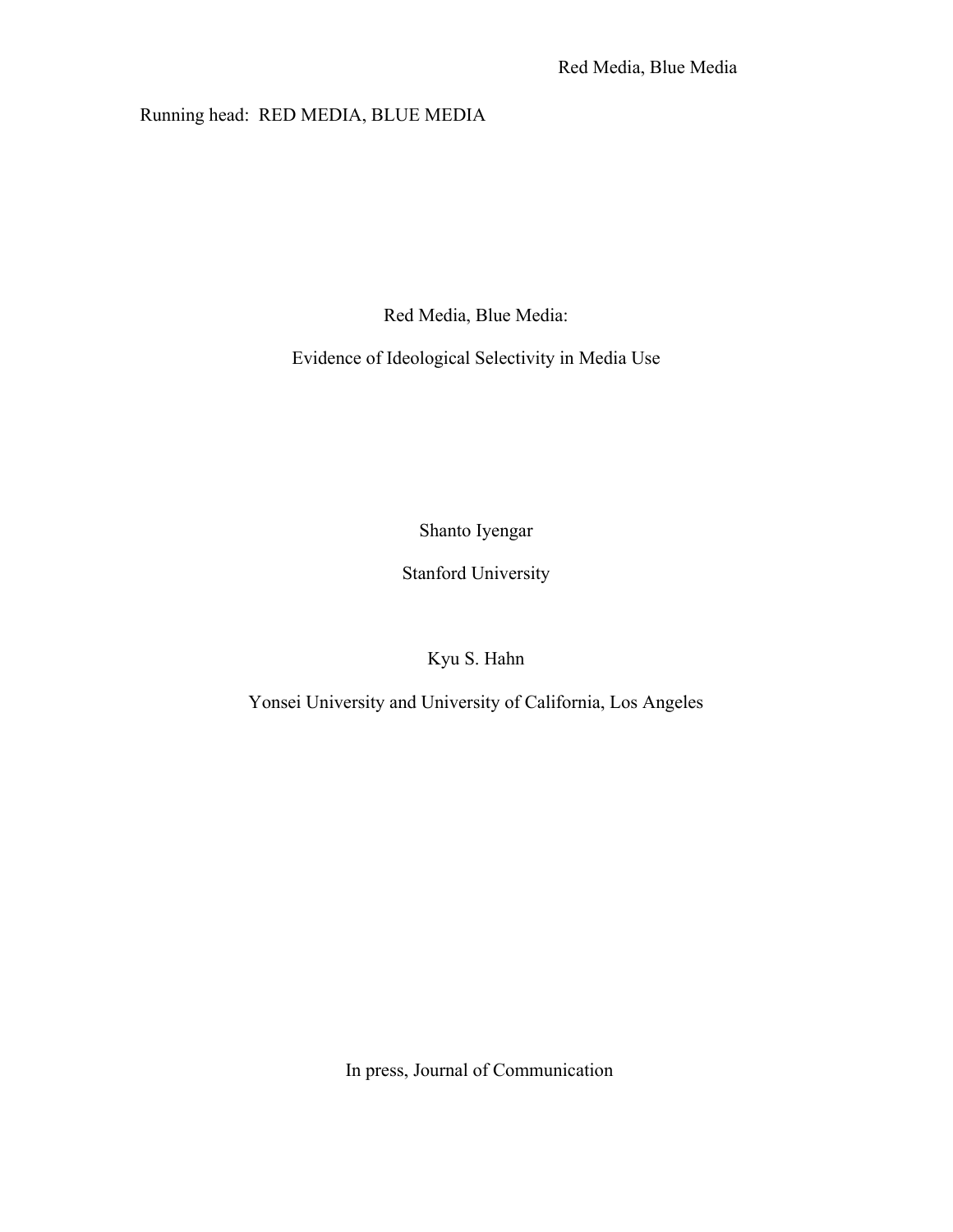#### Abstract

We show that the demand for news varies with the perceived affinity of the news organization to the consumer's political preferences. In an experimental setting, conservatives and Republicans preferred to read news reports attributed to Fox News and to avoid news from CNN and NPR. Democrats and liberals exhibited exactly the opposite syndrome -- dividing their attention equally between CNN and NPR, but avoiding Fox News. This pattern of selective exposure based on partisan affinity held not only for news coverage of controversial issues, but also for relatively "soft" subjects such as crime and travel. The tendency to select news based on anticipated agreement was also strengthened among more politically engaged partisans. Overall, our results suggest that the proliferation of new media and enhanced media choices will contribute to the further polarization of the news audience.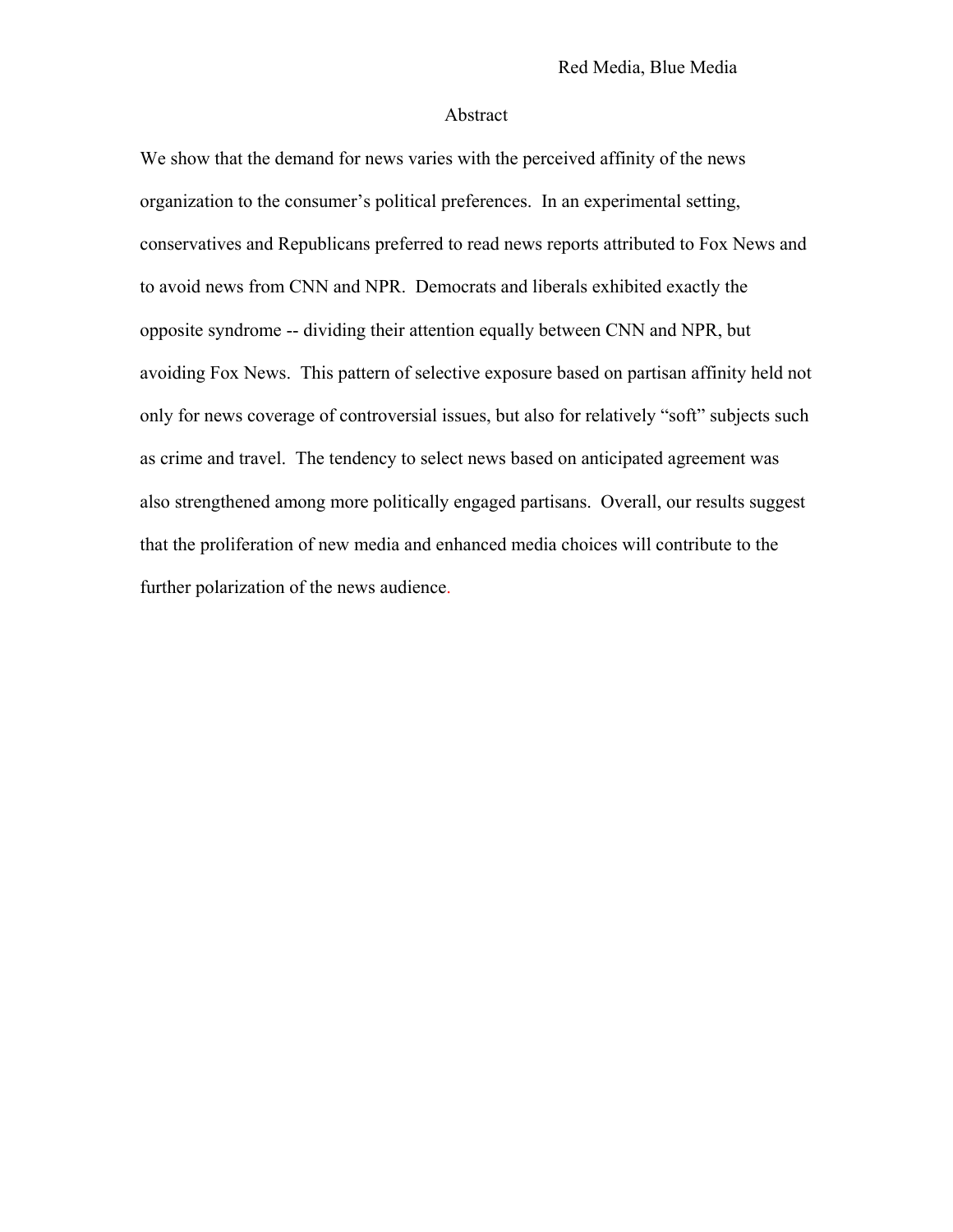The division of America into predictably "red" and "blue" states and the gradual decline in the number of genuine "battlegrounds" (Abramowitz & Saunders, 2006) where either party has a genuine chance of victory suggests that American politics today is more polarized than in eras past. The standard explanation for polarized politics is the tendency for candidates to cater to the preferences of political activists. Because activists on both sides represent the far ideological wings of the parties (McCloskey, Hoffman, & O'Hara, 1960; Stone, Rapoport, & Abramowitz, 1990), rational candidates avoid middle-of-the-road appeals (Abramowitz, Alexander, & Gunning, 2006; Fiorina, Abrams, & Pope, 2005; Jacobson, 2000).

Political activists are polarized, but at the level of the mass public there is considerable debate. Some scholars believe that increased polarization is only an illusion, stemming from the tendency of the media to treat conflict as more newsworthy than consensus (see Fiorina et al., 2005). Alternatively, the impression of mass polarization may reflect the nomination of extreme rather than centrist candidates, and an electorate that votes along party lines (Layman & Carsey, 2002). Other researchers, however, point to evidence that increasing numbers of ordinary citizens have migrated to the opposite ends of the liberal-conservative scale. Between 1972 and 2004, for instance, the average difference in ideological self-placement between non-activist Democrats and Republicans more than doubled (Abramowitz & Saunders, 2006).

An alternative indicator of political polarization -- and one that also suggests increased polarization at the mass level -- is the intensification of partisan attitudes. There is a wealth of time series data tracking Americans' evaluations of the incumbent president. These data show that on balance, Democrats' and Republicans' negative evaluations of a president of the other party have steadily intensified (Abramowitz & Saunders, 2006; Jacobson, 2006). The approval data document a widening partisan chasm between Republicans and Democrats; the percentage of partisans who respond at the extremes ("strong approval" or "strong disapproval") has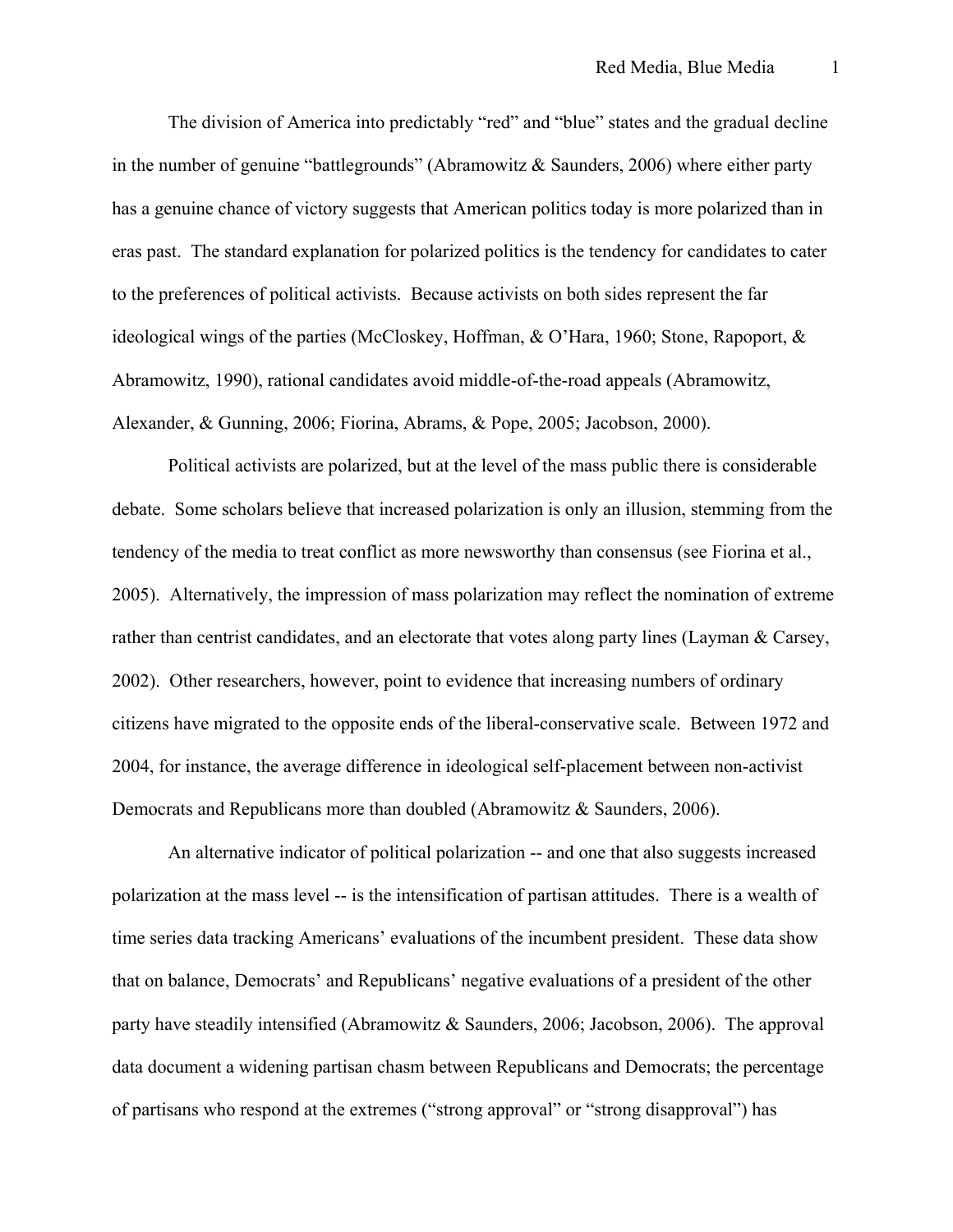increased significantly over time. In fact, polarized assessments of presidential performance are higher today than at any other time in recent history, including the months preceding the resignation of President Nixon. In this sense at least, mass public opinion is polarized.

#### Media Consumption as an Antecedent of Polarization

It is no mere coincidence that the trend towards a more divided electorate has occurred simultaneously with the revolution in information technology. Forty years ago, the great majority of Americans got their daily news from one of three network newscasts. These newscasts offered a homogeneous and generic "point -- counterpoint" perspective on the news, thus ensuring that exposure to the news was a common experience. The development of cable television and the explosion of media outlets on the Internet have created a more fragmented information environment in which cable news, talk radio, and twenty-four hour news outlets compete for attention. Consumers can access -- with minimal effort -- newspapers, radio and television stations the world over. Given this dramatic increase in the number of available news outlets, it is not surprising that media choices increasingly reflect partisan considerations. People who feel strongly about the correctness of their cause or policy preferences seek out information they believe is consistent rather than inconsistent with their preferences.

#### *The Revival of Selective Exposure*

The argument that people prefer to approach supportive over non-supportive information precedes the onset of new media and dates back to the heyday of cognitive consistency theories in the 1950s (e.g. Festinger, 1957). The theory predicted that as a means of minimizing dissonance, people would seek out information they expected to agree with. Given the nonpartisan, "objective" content of mainstream American press coverage, early tests of this hypothesis focused on exposure to political campaigns rather than news and documented the tendency of partisan voters to report greater exposure to appeals from the candidate or party they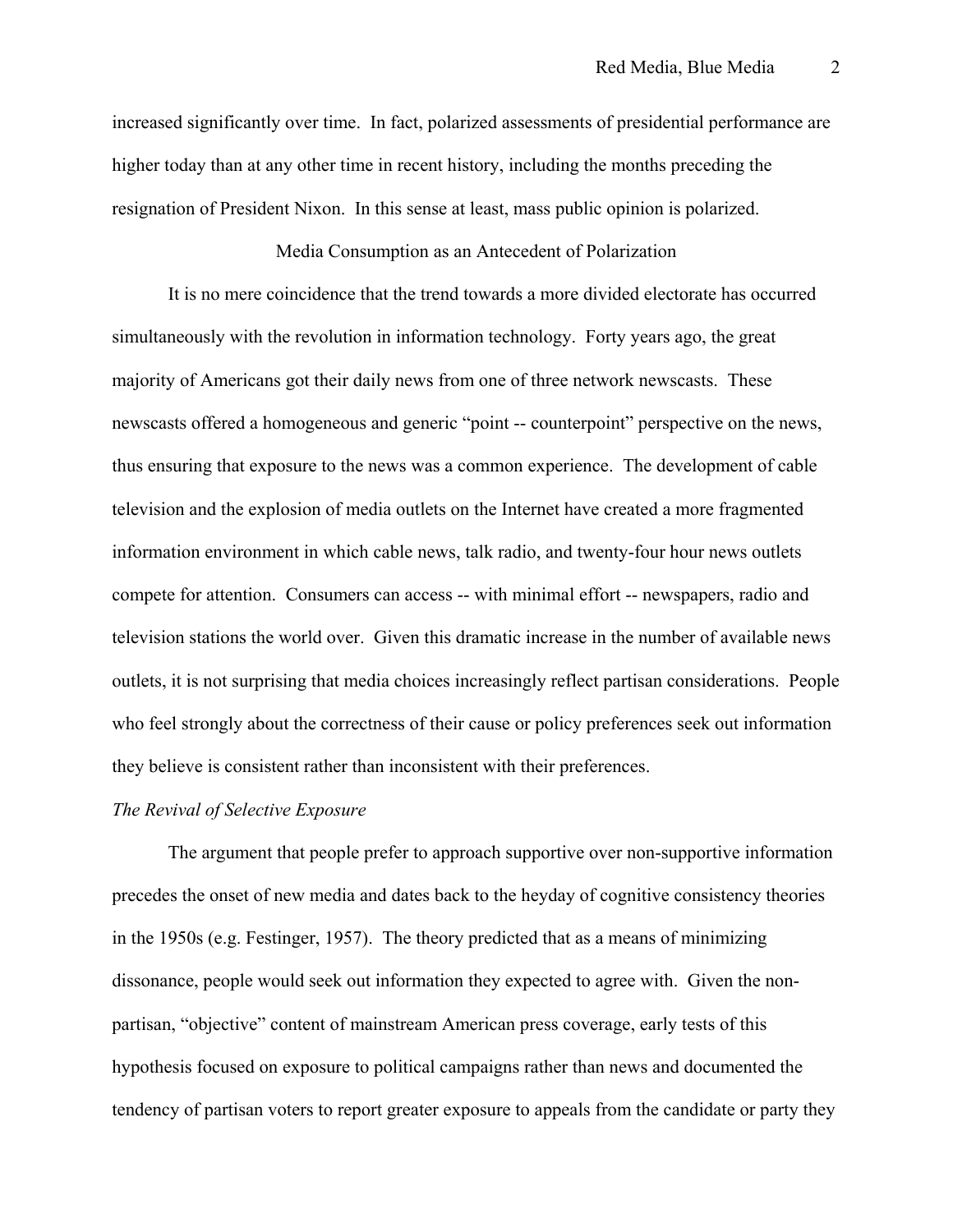preferred (Lazarsfeld, Berelson, & Gaudet, 1948; Schramm & Carter, 1959; Sears & Freedman, 1967). This pattern of exposure to in-party appeals was considered the principal explanation for the reinforcing effects of campaigns (Klapper,  $1964$  $1964$ ).<sup>1</sup>

An important theoretical limitation of the early work on selective exposure was that it failed to distinguish between deliberate or motivated exposure and "de facto" exposure that was a byproduct of voters' personal networks or social context. High-income voters, for instance, might have encountered more pro-Republican messages not because they actively screened out information about the Democrat, but because their friends and neighbors were disproportionately Republican (Cotton, 1985; Sears & Freedman, 1967).

More direct tests of whether people deliberately avoid exposure to disagreeable information yielded mixed results suggesting that dissonance avoidance was a relatively weak motive for the acquisition of information (see McGuire, 1968; Sears, 1968). While some controlled studies uncovered traces of motivated exposure to in-party sources (Bartlett, Drew, Fahle, & Watts, 1974; Iyengar & McGrady, 2007; Stempel, 1961; Sweeney & Gruber, 1984), others did not (e.g., Chaffee & Miyo, 1983; Meffert, Chung, Joiner, Waks, & Garst, 2006; Sears, 1968). Moreover, the preference for congenial information seemed to occur under limited circumstances (e.g., Frey, 1986). For example, people first asked to make a decision and then presented with information choices tended to select information consistent with their decision (Jonas, Schulz-Hardt, Frey, & Thelen, 2001).

The fact that researchers have been hard pressed to detect consistent traces of partisan selective exposure among American voters is attributable in part to the evolving institutional context of campaigns. As political campaigns became less controlled by political parties and more media-based (see Polsby, 1983), voters found it increasingly difficult to encounter partisan messages or messengers (see Mutz & Martin, 2001). Instead, they encountered the same "point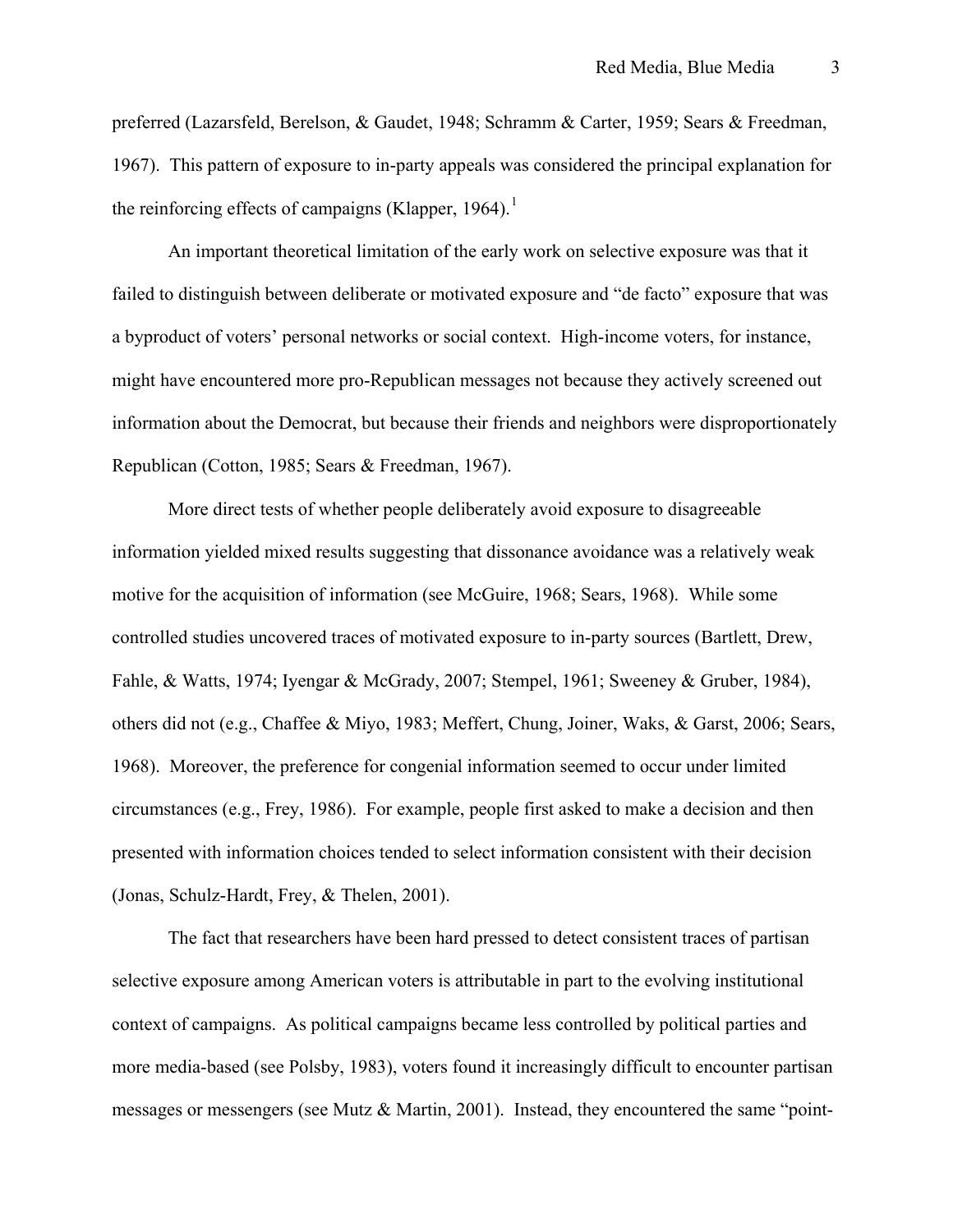counterpoint," unbiased media coverage no matter where they turned (see Allen & D'Alissio, 2000). But this overtly neutral media environment changed dramatically with the diffusion of cable television and the Internet. The new, more diversified information environment makes it not only more possible for consumers to seek out news they might find agreeable, but also provides a strong economic incentive for news organizations to cater to their viewers' political preferences (Mullainathan & Schleifer, 2005). The emergence of Fox News as the leading cable news provider is testimony to the viability of this "niche news" paradigm. Between 2000 and 2004, while Fox News increased the size of its regular audience by some 50%, the other cable providers showed no growth (Pew Research Center for the People and Press,  $2004$ ).<sup>[1](#page-5-0)</sup>

A growing body of evidence suggests that consumers are in fact exercising greater selectivity in their news choices. In the first place, in keeping with the well-known "hostile media" phenomenon (Gunther, Christen, Liebhart, & Chia, 2001; Vallone, Ross & Lepper, 1985), partisans of either side have become more likely to impute bias to mainstream news sources (Smith, Lichter, & Harris, 1997). Cynical assessments of the media have surged most dramatically among conservatives; according to a Pew Research Center for the People and the Press survey, Republicans are twice as likely as Democrats to rate major news outlets including the three network newscasts, the weekly news magazines, NPR, and PBS as biased (Pew Research Center for the People and Press, 2004). As indicated by the recent furor over *the New York Times*' front-page story suggesting an inappropriate relationship between Senator McCain and a female lobbyist (Rutenberg, Thompson, & Kirkpatrick, 2008), critical coverage from a source viewed as biased becomes a rallying event for supporters of the targeted candidate. In the immediate aftermath of the publication of the report, the McCain campaign set a record for the

 $\overline{a}$ 

<span id="page-5-0"></span><sup>&</sup>lt;sup>1</sup>Of course, it is possible that there are also non-political reasons for the competitive edge enjoyed by the Fox Network.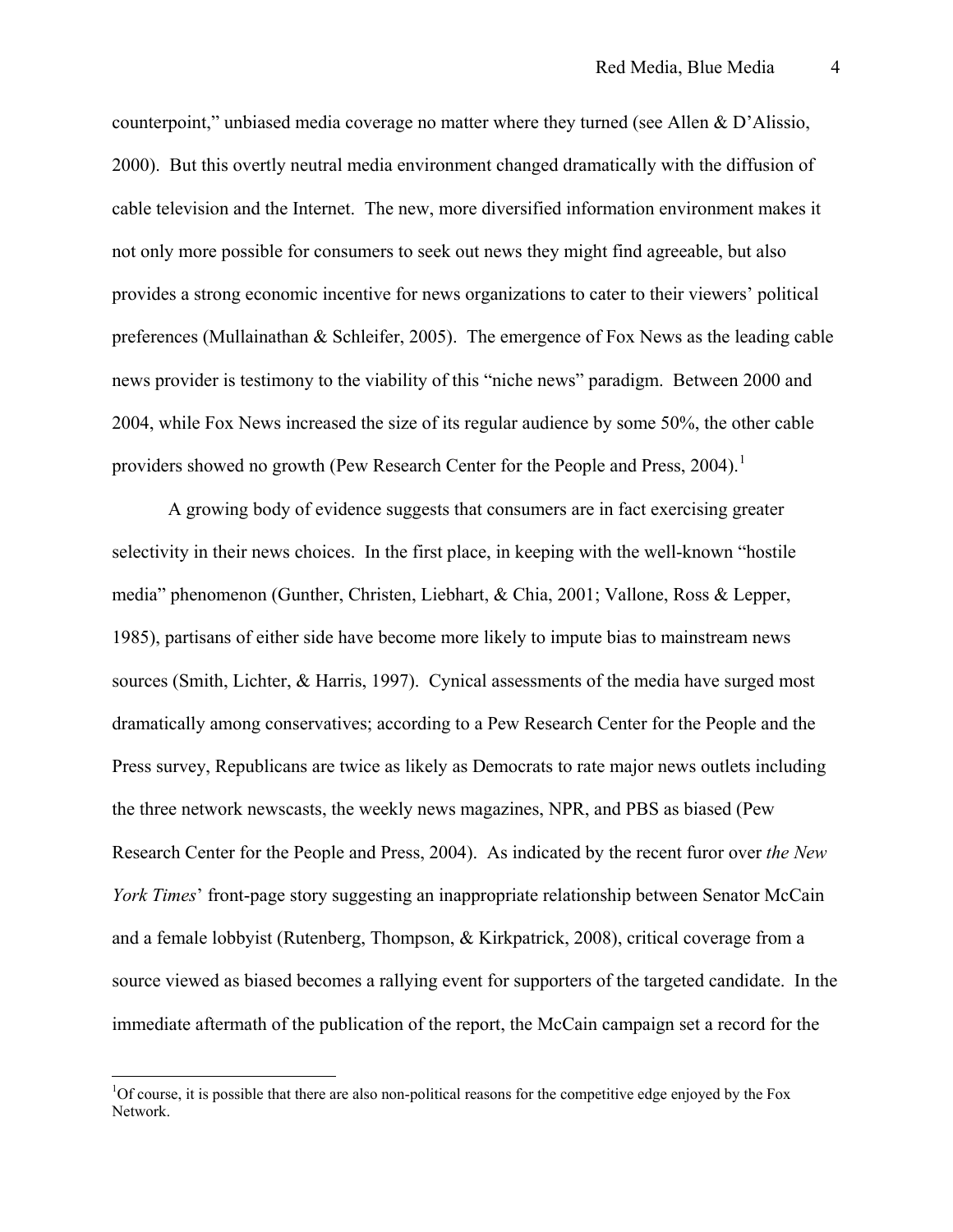amount of money raised online (Bumiller, 2008).

In response to their perceptions of hostile bias in the mainstream media environment, partisans of both sides have begun to explore alternative sources of news. A study of selfreported media exposure during the 2000 and 2004 campaigns uncovered significant evidence of differential media use among Republicans and Democrats (Pfau, Houston, & Semmler, 2007). Republicans gravitated to talk radio, radio news and television advertising, while Democrats avoided talk radio and tuned in to television newsmagazines, and late night entertainment television (Pfau et al., pp. 2007, pp. 36-38).

In short, there is growing evidence that in the new media environment, partisans' attribute bias to mainstream news outlets and gravitate to alternative sources perceived as more congenial to their preferences. But are these perceptions grounded in reality? Put differently, is there evidence that "new" media do in fact deliver more slanted or biased news? At least in the case of Fox News, the answer is in the affirmative.

In its relatively short life span, Fox News has staked out a distinctive reputation for delivering a pro-conservative perspective on issues and events. A systematic comparison of Fox News' coverage of national issues with the coverage provided by other new media and two "old" media (AP and UPI) demonstrated that Fox News' reputation was deserved -- the outlet's news coverage showed a consistently pro-Republican slant (see Groeling & Baum, 2007). Despite the fact that real-world conditions generated significantly more "bad news" stories about Republican candidates contesting the 2006 congressional elections (due mainly to the series of lobbyingrelated scandals involving Republican incumbents), Fox News was the only news outlet in which negative stories about Republicans did not outnumber balanced or positive stories. Unlike previous studies of media bias in which the key indicator of bias is not news content per se but some proxy for content (e.g. Gentzkow & Shapiro, 2006; Groseclose & Milyo, 2005), this study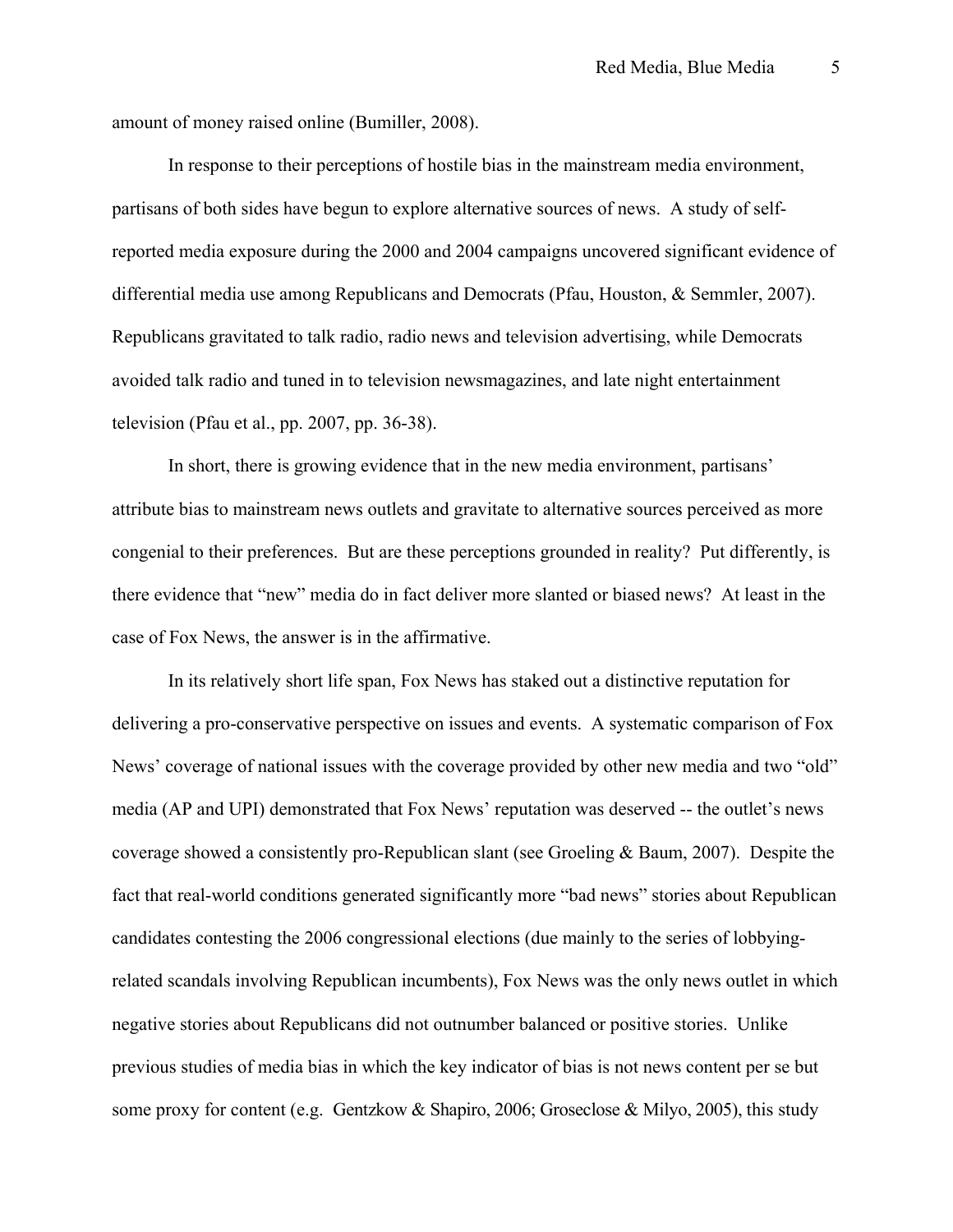provides direct content-based evidence of ideological slant in Fox News. The availability of Fox News, in fact, makes it possible for Republicans and conservatives to seek out a more sympathetic perspective and, conversely, to avoid exposure to discordant points of view.

Given the evidence concerning partisans' perceptions of Fox News and the actual slant conveyed by the outlet, we may anticipate significant behavioral (as opposed to self-reported) differences between partisan groups in exposure to Fox News: conservatives and Republicans should seek it out while Democrats and liberals do the opposite. Moreover, given the current political environment we further anticipate that an "approach-avoidance" behavioral pattern will vary across the subject matter of news reports. In a world of polarized news consumers, conservatives should most prefer exposure to Fox News when the subject of the news is some controversial policy issue (e.g. the war in Iraq). They might also prefer Fox coverage when the news focuses on less politicized subjects (e.g. healthcare or travel), but to a lesser degree.

#### Methodology

#### *Experimental Design*

We designed an online experiment to investigate the extent to which partisans on the right treat Fox News as a preferred provider. More specifically, we observed whether attention to the identical news story was increased or decreased when the story was attributed to Fox News, NPR, CNN or the BBC.

Using the MSNBC daily news feed (which includes reports from a wide variety of news organizations), we randomly assigned news stories to one of four sources -- Fox, NPR, CNN, or BBC. We attained the maximum level of realism by providing participants with the most recent news stories in real time. Study participants were provided with a brief headline accompanied by the logo of the news organization and asked to indicate (by clicking a box) which of four reports displayed on the screen they would like to read. Because respondents could also click a "Can't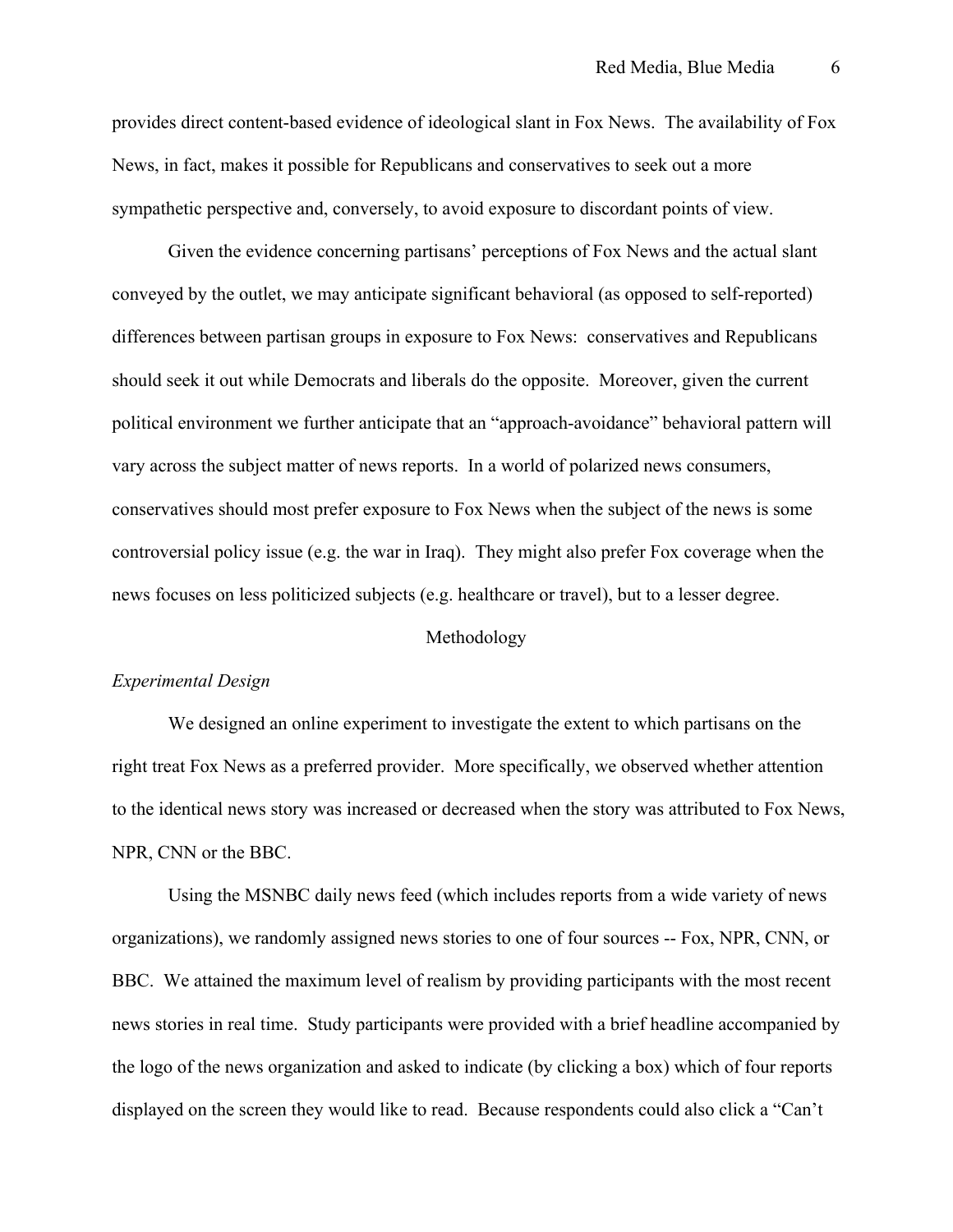<span id="page-8-1"></span>Say" box; each respondent had a choice between *five* alternatives. They repeated this task across six different subject matter categories evenly divided between "hard" and "soft" topics. The former included reports on American politics (e.g. the relations between President Bush and Democrats in Congress), the war in Iraq, and race relations. The soft topics included crime, travel, and sports. We also included a baseline or control condition in which all source logos were deleted; here participants could only choose between the reports based on the text of the accompanying headlines.

<span id="page-8-0"></span>In the analyses that follow, the control condition formed the baseline to which the selection rate of news stories in the treatment condition was compared. Any difference in the rate of selecting a particular story between the control and treatment conditions can only be attributed to the presence or absence of the source label because the same set of stories were provided to both groups.

All other aspects of the presentation were equalized across the different conditions. For instance, the placement of a particular story or news source on the screen was randomized so that no particular source gained from being the first or last on the screen. Stories and sources were randomly matched. Thus, the design was fully counterbalanced on order, story headline, and news logo. The study was run between March 30 and April 16, 2006. The total sample of news stories was 383. Because the MSNBC feed features more rapid daily replacement of stories on political issues (i.e. Iraq and politics), the sample included more stories on Iraq and politics (60 and 71, respectively) than the more specialized topics of race and travel (40 and 11, respectively). *The Sample* 

Using the services of Polimetrix -- an opinion research firm -- we administered the experiment on a nationally representative sample of 1,023 (772 and 251 assigned to the treatment and control conditions respectively) registered voters. Polimetrix has developed a new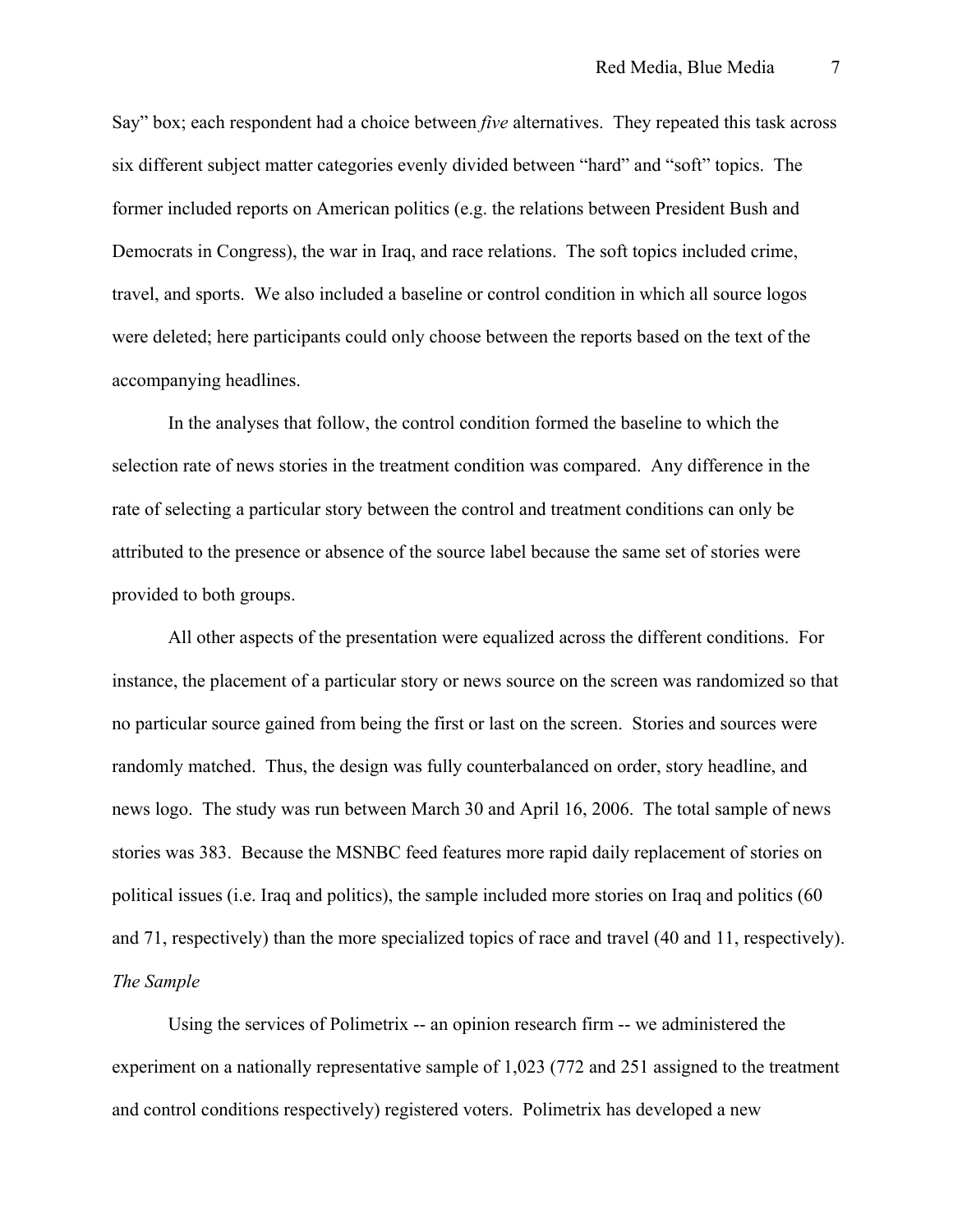<span id="page-9-0"></span>methodology for sampling from pools of opt-in respondents (the sampling methodology is available at [www.polimetrix.com\)](http://www.polimetrix.com/). Their two-stage procedure first draws a conventional probability sample a large-scale RDD sample (the target sample).<sup>[2](#page-8-1)</sup> Next, for each member of the target sample, Polimetrix selects one or more matched members from their pool of opt-in Internet respondents. This is called the matched sample. Polimetrix implements matching - searching for an available opt-in respondent who is as similar as possible to the corresponding member of the target sample -- using the variables of race, gender, age, education, and imputed party identification and ideology. The end result is a sample of opt-in respondents with equivalent characteristics as the target sample on the matched characteristics listed above; under most conditions, the matched sample will converge with a true random sample (see Rivers,  $2005$ ).<sup>[3](#page-8-1)</sup>

#### *Hypotheses*

Given the line-up of news sources, we naturally hypothesized that the demand for news stories would be heightened among Republicans and those with conservative political views when stories were labeled as Fox reports. Conversely, we expected participants on the left of the political spectrum to show greater interest in stories assigned to CNN or NPR. Even though CNN and NPR both claim to be committed to non-partisan and objective reporting (as does Fox), in the context of the four sources available to study participants, the content provided by CNN and NPR more closely matched the preferences of Democrats than the content provided by Fox. And since the BBC is a foreign news source with a well-known reputation for independent journalism, we expected uniform indifference for the BBC label among Democrats, Republicans and non-partisans alike.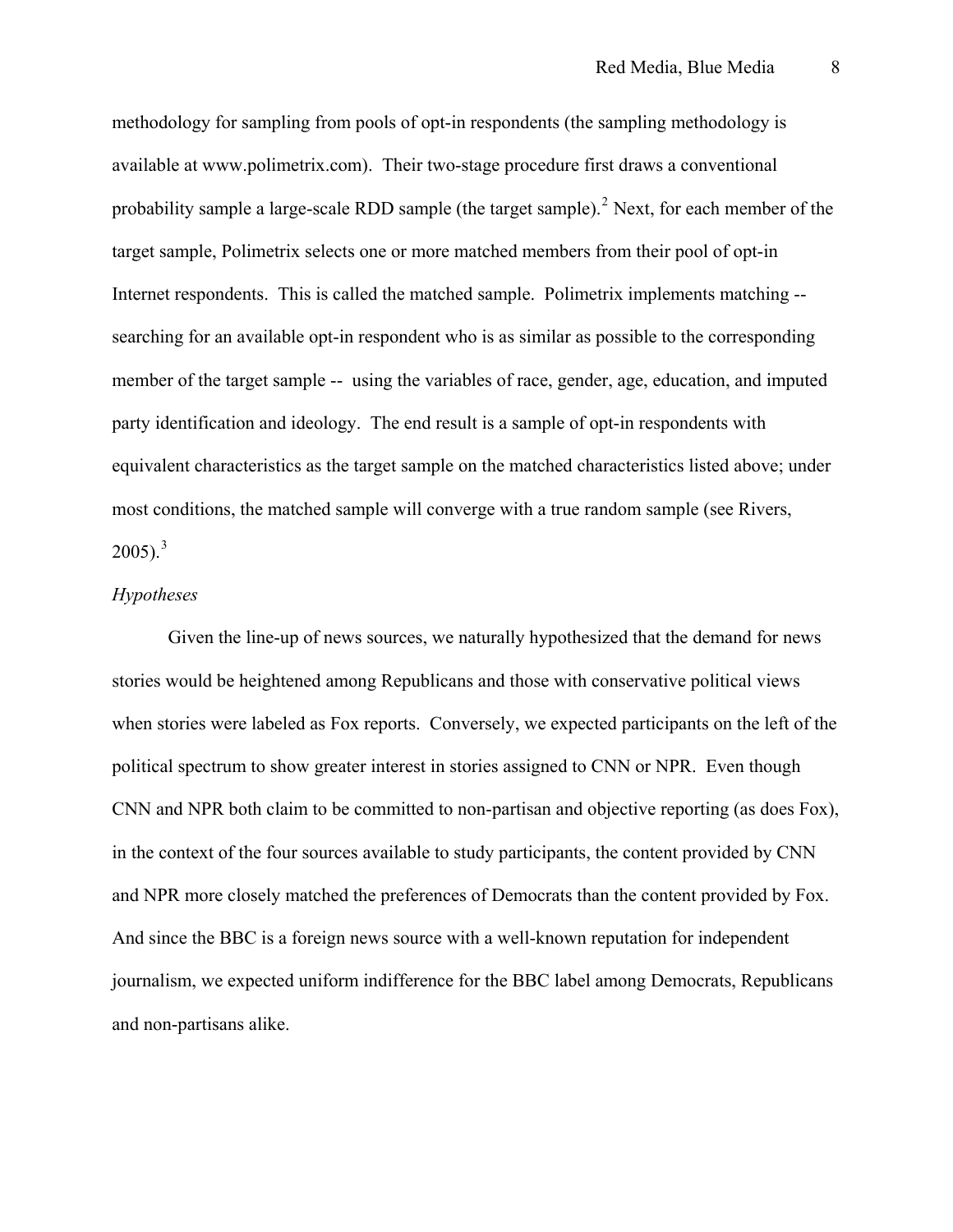<span id="page-10-0"></span>We further hypothesized that the effects of the source manipulation would be stronger for political subject matter where partisan divisions are intense, but weaker when the news dwelled on non-political subjects such as travel destinations or sporting events.

Based on the polarization literature, we also hypothesized that the source manipulation would be weakened among less attentive partisans and those with no party preference since they are likely to be unaware of the partisan slant of particular news outlets, while more attentive partisans are well aware of the partisan location of Fox, NPR or CNN. Thus, we expected that the interaction of political interest and ideology/partisanship would significantly affect news selection -- more interested conservatives, for instance, would display stronger preferences for Fox.

#### Analysis

Our dependent variable consisted of five "unordered" choices. An unordered choice situation is one in which outcomes cannot be scaled, i.e. outcome A does not necessarily denote more of the underlying concept than outcome B, and B more than C for all observations. Thus, the appropriate analytic tool is an unordered choice model in which individuals choose the option that gives them the most utility. For the ith individual with j choices, the utility of the jth choice can be given by:  $U_{ii} = X_{ii}\beta + u_{ii}$ . Because this individual's choice reveals his preference, if any individual i chooses j, then the utility of j is great than the utility from all other options, say, k.

Although multinomial logit (see Agresti, 1996; Maddala, 1983) is the conventional way of modeling random utility functions, it is unsuitable for the current choice problem at hand. In MNL, the explanatory variables (X), being characteristics of an individual, are themselves constant across the choice alternatives. $4$  A limitation of the MNL model is that it allows only one response function (the type of restriction imposed on the dependent variable) for all independent variables in the model. In practice, this means that MNL cannot be used to examine a choice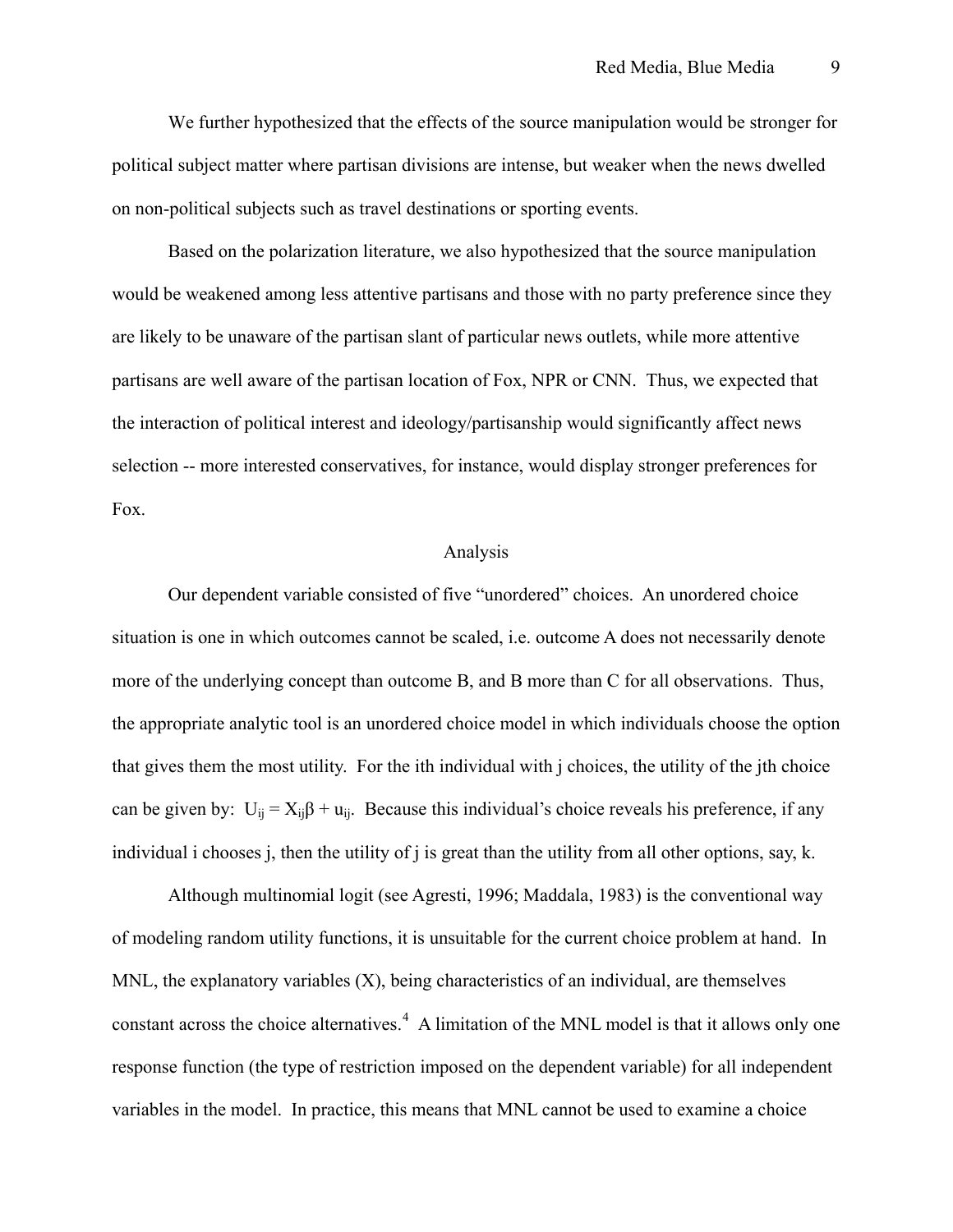situation where choices can be attributed to characteristics of the choice alternatives. That is, the basic MNL model typically permits only individual-specific attributes to be included as covariates. On the other hand, we specify that  $Pr(Y_i = j)$  is a function of both *alternative*- and *individual*-specific attributes and their interactions. More specifically, in our current study, the key *alternative*-specific attributes are the *labels* associated with the different news reports respondents encountered, whereas the *individual* attribute of primary interest is respondents' *political ideology*. [5](#page-9-0)

A more flexible specification of choice functions is provided by the conditional logit model (See Long, 1997; Maddala, 1983; McFadden, 1974). Conditional logit is appropriate for examining situations in which a choice among alternatives is treated as a function of the characteristics of the alternatives in addition to the characteristics of the individual making the choice. More succinctly, the conditional logit model can be written as follows:

$$
P_{ij} = \frac{\exp(X_{ij}\alpha)}{\sum_{k=1}^{J} \exp(X_{ik}\alpha)},
$$

where  $X_{ij}$  indicates variables measuring the characteristics of alternative J relative to individual i and disturbances  $u_{ii}$ , are assumed to be independent across alternatives.

In McFadden's conditional logit model, $6$  variables characterizing the choices (i.e. the categories of the dependent variable in the MNL model) can be included as covariates. In other words, news story attributes that differ across alternatives but are constant across respondents within an alternative can be in the vector of explanatory variables since they could be reasons for choosing one alternative over another. Accordingly, the conditional logit model partitions covariates into (1) alternative-specific attributes of the choices (such as news story labels), and (2) characteristics of the individual (such as education, party identification, etc.). To estimate the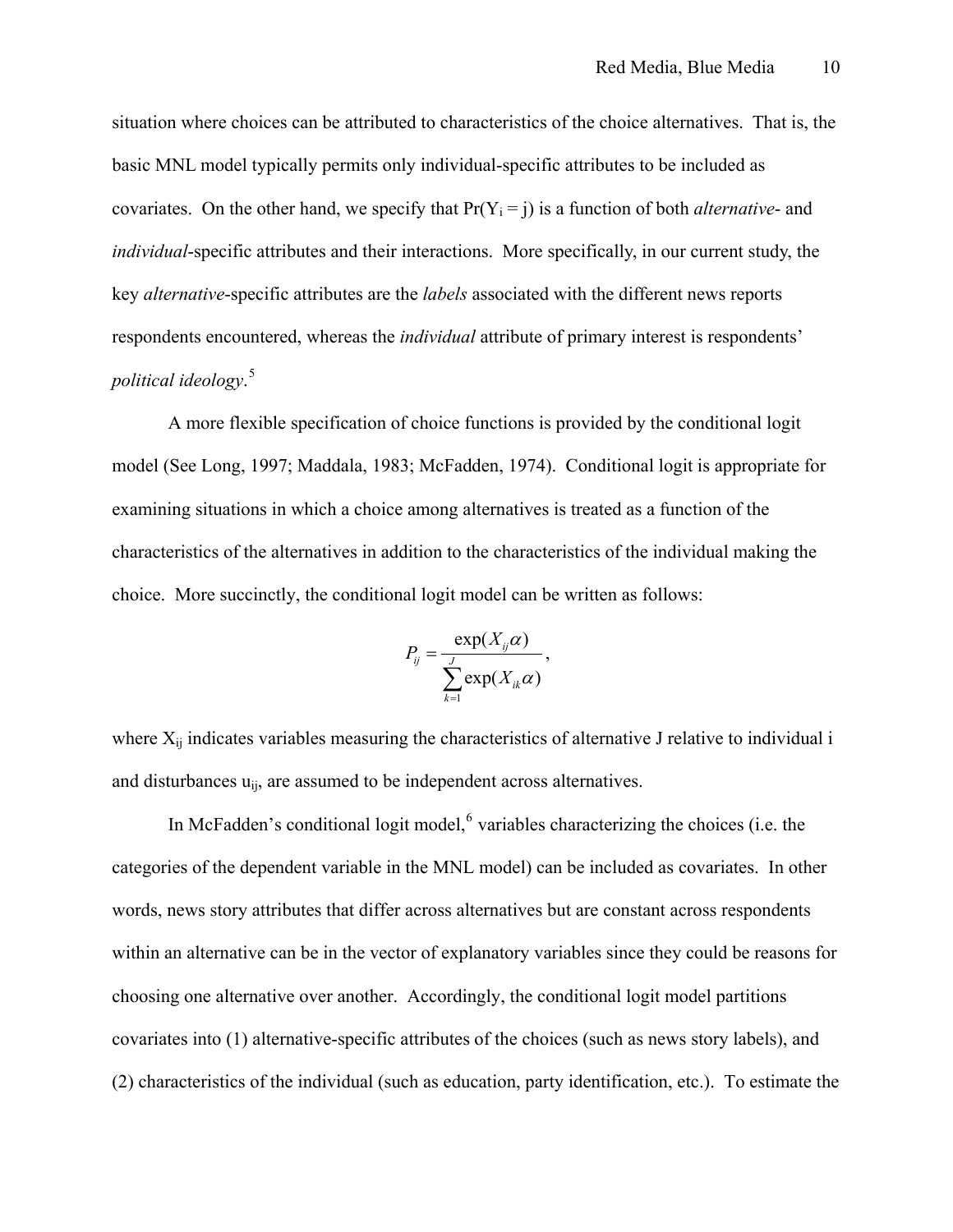effects of some individual characteristic, the researcher typically creates j-1 dummy variables for choices and interacts each of them with an individual-level attribute variable.<sup>[7](#page-9-0)</sup> Intuitively, conditional logit groups together the alternatives in each participant's choice set (or menu). A binary outcome variable shows which alternative was actually picked; it is a dummy variable equal to 1 for the alternative at which the respondent matriculated and 0 for all of the other alternatives.

McFadden's conditional logit model has been applied to a wide variety of choice situations including employer preferences for characteristics of employees (e.g., Logan, 1996), consumer preferences for product attributes (Berry, 1994), employees' choice of health insurance plans (e.g., Parente, Feldman, & Christianson, 2004), voters' candidate choices (e.g., Adams & Merrill, 2000; Cutler, 2004), government formation in parliamentary democracies (e.g., Martin & Stevenson, 2001), or, in the canonical example, preferences for transportation options (e.g., McFadden,  $1974$ ). $8$ 

#### Results

#### *Overall Effects of News Labels*

Prior to assessing the degree of partisan polarization in news selection, we begin by considering the simple main effects of the source labels. We constructed four dummy variables (coded 0 or 1) denoting each of the four news sources: (1) FOX, (2) CNN, (3) NPR, and (4) BBC. We further included an indicator variable denoting those who answered "can't say" (ABST). Table 1 displays the coefficient estimates from a conditional logit model predicting the selection of news stories with the individual-level data. As noted above, the selection rate of "unlabeled" news stories forms the baseline in our analysis. Thus, the four dummy variables -- FOX, NPR, CNN, and BBC -- capture differences in the selection rate associated with the presence of each label in any given subject matter dimension.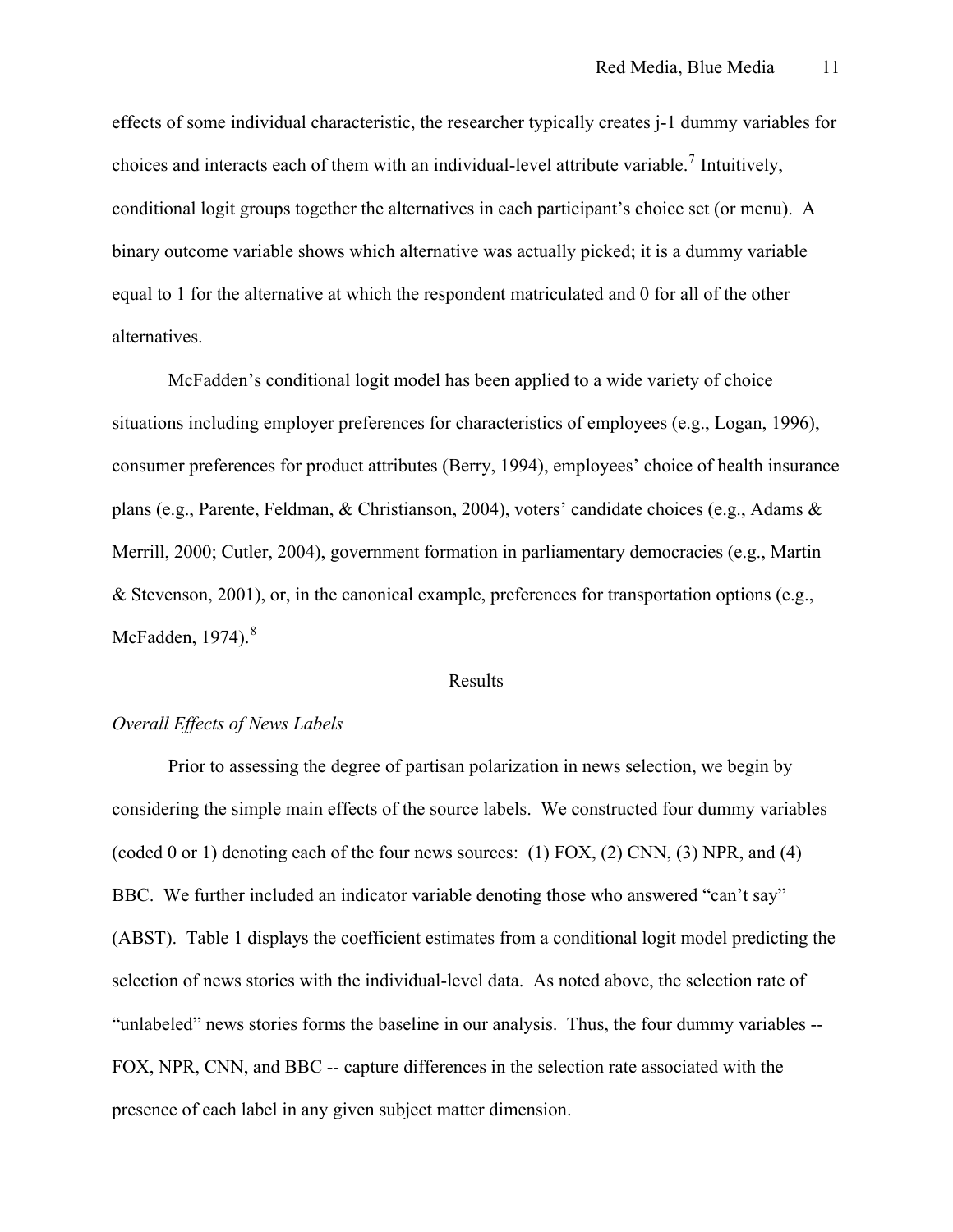Overall, the results suggest that news source labels are an important cue for readers. Fourteen of the 24 coefficient estimates presented in Table 1 were positively signed and statistically significant  $(p<0.05)$ . These results indicate that, holding constant the content differences of news stories, the presence of a news organization label increases the appeal of news stories across all subject matter dimensions. Consumers tend to ignore "anonymous" news reports.

The Fox label had the strongest impact on story selection in five of the six issue dimensions examined. As can be seen from Table 1, for the categories of politics, race relations, Iraq, sports, and crime, the Fox label increased the likelihood of respondents selecting news stories beyond that of non-labeled stories. More formally, we tested the null hypothesis H<sub>0</sub>:  $\beta_{FOX}$  $= \beta_k$ , where k is the second largest coefficient estimate in any given topical dimension. As shown in Table 2, the null hypothesis was rejected in four of five cases: politics  $(\chi^2) = 9.53$ , *p*<.01), race relations ( $\chi^2$ <sub>1</sub> = 11.90, *p*<.01), Iraq ( $\chi^2$ <sub>1</sub> = 11.80, *p*<.01), and crime ( $\chi^2$ <sub>1</sub> = 9.02, *p*<.01). On the other hand, in the case of travel news where CNN proved to be the most popular source based on the point-estimates, the null hypothesis H<sub>0</sub>:  $\beta_{\text{FOX}} = \beta_{\text{CNN}}$  could *not* be rejected ( $\chi^2_1$  = .38, n.s.), indicating that CNN was not necessarily more popular than Fox in the case of travel news. All told, these results indicate that among the four news organizations included in the current study, the Fox label was the most appealing. Clearly, Fox's strategy to cater to a conservative audience has worked to increase its market share.

#### *Evidence of Selective Exposure in News Selection*

Next, we turn to assessing the role of respondent attributes in news story selection, i.e. who chose which news stories to read? Of course, our primary focus was to assess whether respondents' ideological leanings induced a polarizing effect in news selection. As a first-cut at the data, we plotted *story selection rates* with and without source labels for Republicans,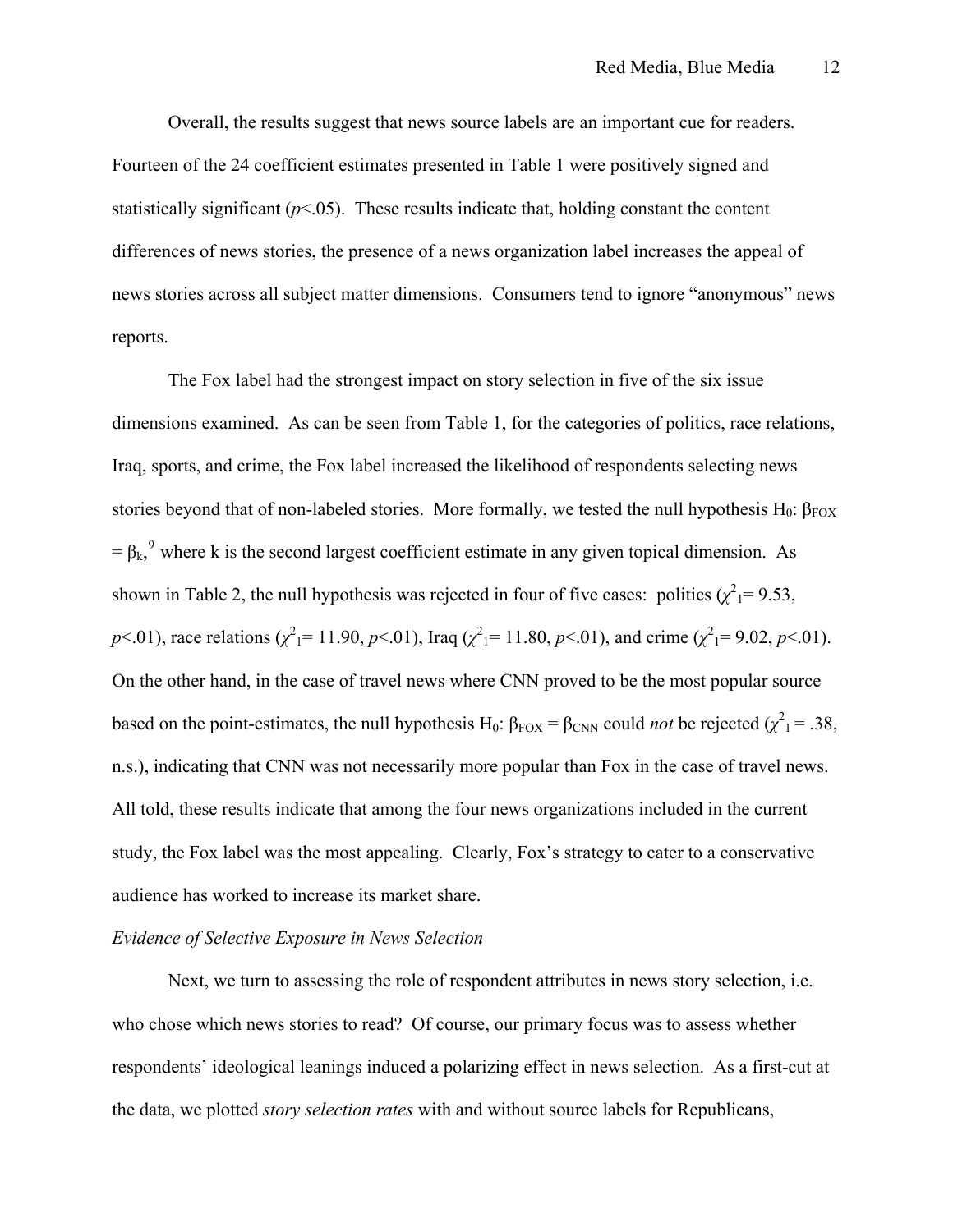independents, and Democrats (see Figure 1). Here the unit of analysis is the individual news story and the selection rate is the proportion of respondents clicking on this story. As described earlier, one-quarter of the study participants were provided with the news reports without source labels. Therefore, we can compare the fraction of the study participants who selected *the same story* when it was either unlabelled, or attributed to Fox, CNN, or NPR.

Figure 1 provides considerable evidence of political selectivity: the very same news story on crime or Iraq or politics or racial issues attracts a different audience when labeled as a Fox, CNN or NPR report. Consistent with our expectations, the effects of the Fox label were weakened for non-political news. Nonetheless, the effects of the Fox label nearly doubled the selection rate for travel and sports stories among Republicans. While Republicans were drawn to the Fox label, they avoided CNN and NPR. On average, the probability that a Republican would select a CNN or NPR report was around 10 percent. As for the Democrats, they were just as averse to Fox as the Republicans were to CNN and NPR. But unlike the Republicans, they did not seem to converge on a particular news source. Although the CNN and NPR labels boosted interest among Democrats, the effects appeared somewhat weak.

Next, we proceed to a more rigorous test of the polarization hypotheses based on individual rather than story-level data. More specifically, we created interaction terms between the respondent's self-reported political ideology<sup>[10](#page-10-0)</sup> (IDE) and the Fox, NPR, CNN, and BBC labels.<sup>[11](#page-10-0)</sup> Note that no individual attributes are included in the vector of explanatory variables by themselves. As explained earlier, this is because the respondent's own characteristics remain the same regardless of the choice he makes, so they cannot -- on their own -- be a reason for choosing one news story over another; it is only when they are interacted with news story attributes (or choice-specific attributes such as the source labels) that they can influence the respondent's choice.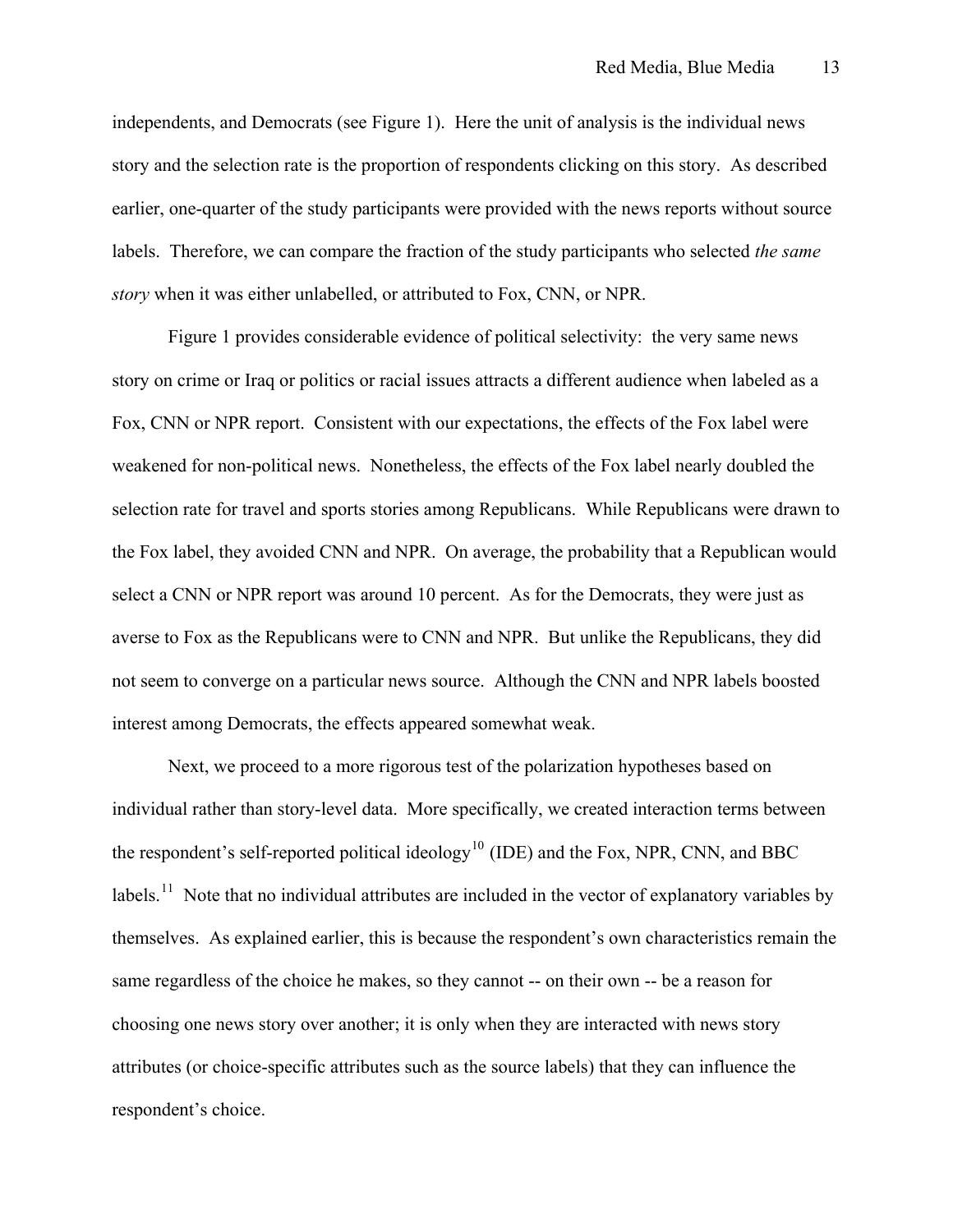Our results demonstrate that the divide in news selection between conservatives and liberals is considerable. As shown in Table 3, in every subject matter dimension but one, the FOX\*IDE interaction was positive,  $12$  and four of the coefficients were statistically significant at the *p*=.01 level. These findings suggest that the Fox label attracted a disproportionately large number of conservatives when holding the content of news stories constant. In sharp contrast, all the coefficient estimates for other news outlets (i.e., CNN, NPR, and BBC) were negative, and ten of eighteen were statistically significant.

As a further test of polarization in news selection, we conducted Wald tests of the difference between the *most* and the *second* most positive coefficient estimates in each subject matter dimension (see the three middle columns in Table 4). After Fox, conservatives preferred NPR in politics, BBC in race relations and Iraq, and CNN in the three soft news subjects (i.e., sports, crime, and travel). As shown in Table 4, the null hypotheses were clearly rejected  $(p<0.01)$ , meaning that the difference between Fox and the second-most selected source were consistently significant for conservatives, thus adding to the case for ideology-based polarization in news selection.

It is worth noting that ideological polarization occurred in all six subject areas. As expected, the test statistics shown in Table 4 reveal that the divide between conservatives and liberals proved considerably larger in the hard news dimension (i.e., politics, race relations, and the war in Iraq) when compared with the soft news categories (i.e., sports, crime, and travel). Nonetheless, a considerable ideological divide was apparent even in exposure to soft news. Conservatives prefer Fox even when reading about vacation destinations, while liberals avoid Fox when the focus is sports. These findings illustrate the pervasiveness of the ideological divide in news selection.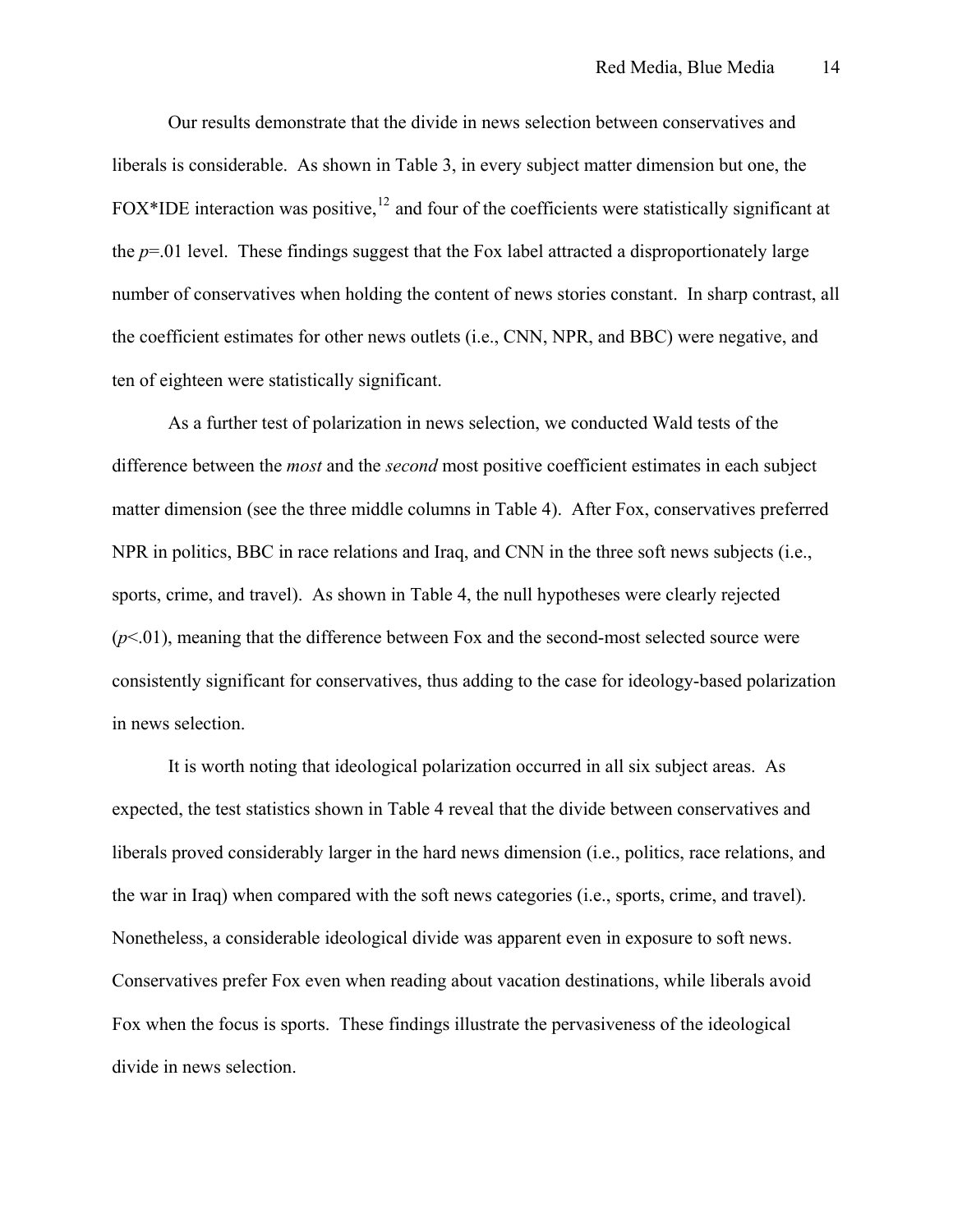For purposes of comparison, we also tested the equivalent null hypotheses concerning interactions between political interest and the four news outlet dummies (see the first three columns in Table 4). Here we applied much looser criteria (for the purpose of finding any traces of division between the more and the less interested) by testing the difference between the *most* and the *least* positive coefficient estimates. We detected no consistent pattern of polarization by interest; the null hypothesis could be rejected in only one (sports) of the six subject matter dimensions. These contrasting results suggest that our findings of the ideological divide in news selection do not stem from some unknown methodological artifact.

It is also worth noting that liberals did not converge on a single source; instead they divide their selections between the non-Fox News channels making little distinction amongst them. To pursue this question further, we again conducted Wald tests to detect any significant differences between non-Fox News channels by choosing a pair of non-Fox News organizations with the largest difference among liberals in terms of the point estimates (see the last three columns in Table 4).<sup>[13](#page-10-0)</sup> As shown in Table 4, none of the tests revealed any statistically significant differences; liberals have a strong aversion to Fox, but no particular affinity for any of the non-Fox sources.

#### *Are More Involved Partisans More Selective?*

Next, we turn to testing a higher-order version of the polarization hypothesis, namely, that polarization is intensified among the more engaged strata. As noted earlier, some contend that polarization is limited to activists whereas the general public remains centrist (e.g. Fiorina et al., 2005). We tested this prediction by creating three-way interaction terms between respondents' political interest, ideology, and the four news outlet dummies. The significance of these interactions tells us whether polarization occurs at a differential rate for more and less interested partisans. Although most of the three-way interaction terms proved non-significant, at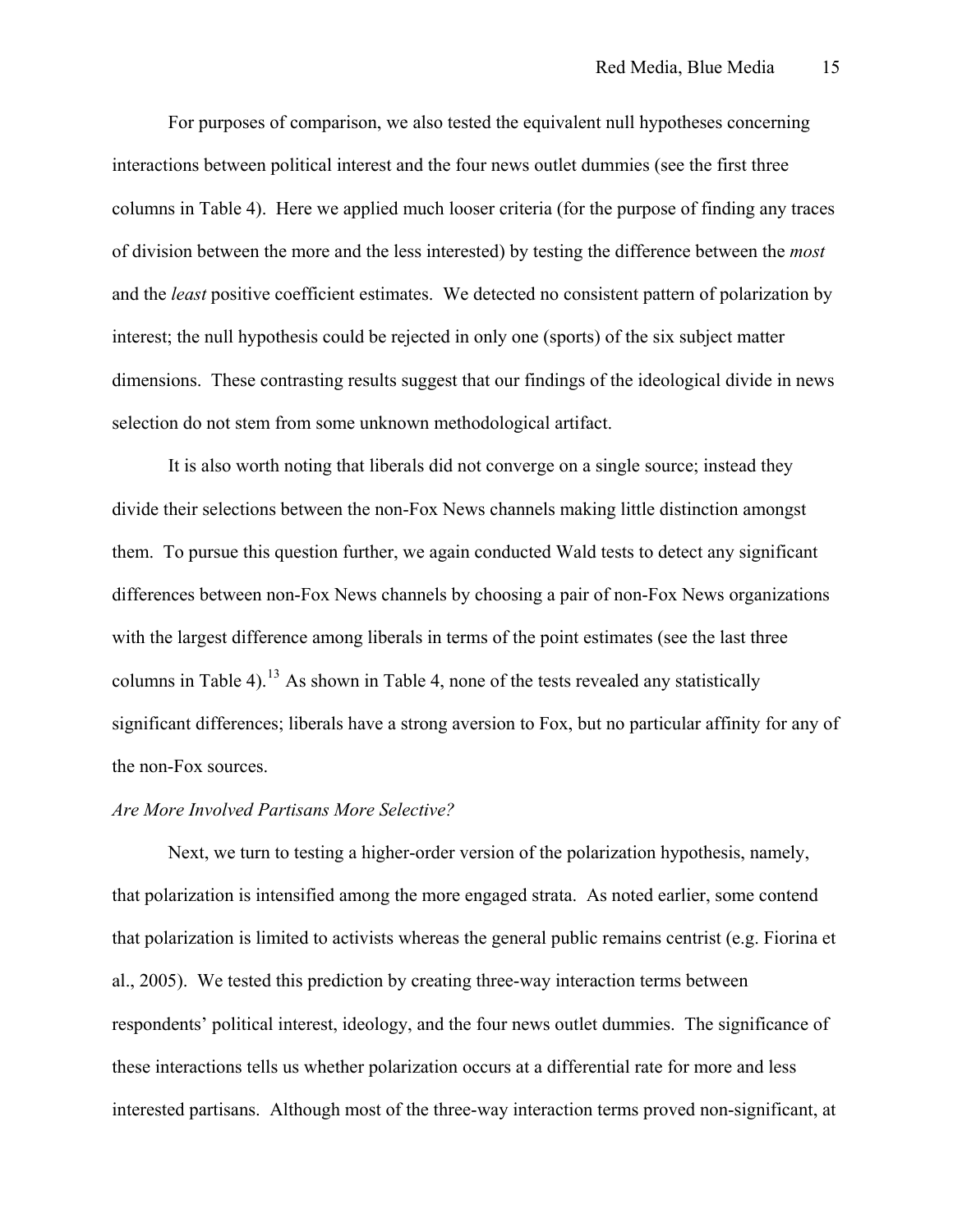least in the case of two hard news subjects (politics and the war in Iraq), the interactions proved significant. For example, in the case of news stories about politics, the more interested conservatives (liberals) avoided (preferred) CNN ( $b$ = -.372,  $p$ <.05). Similarly, the more involved conservatives (liberals) preferred (avoided) Fox News (b= .348, *p*<.05) in the case of the Iraq war.

We also tested the statistical significance of the four three-way interaction terms as a block in each topical dimension. That is, for each subject matter category, we tested the significance of the differences in the likelihood of the full- and reduced-models before and after including all four three-way interaction terms. As shown in Table 5, the results provide at least partial support for the "greater polarization among activists" hypothesis. Although the increase in the likelihood ratio was marginal in four of the six topical dimensions, it proved statistically significant in the cases of more contentious topics such as race relations and the war in Iraq. These findings suggest that the polarization pattern is especially pronounced among the more interested, at least when the media cover controversial issues. When the media turn to relatively non-political subjects, more and less engaged conservatives and liberals are equally divided in their news choices.

#### **Conclusion**

No matter how we sliced the data -- either at the level of individuals or news stories -- the results demonstrate that Fox News is the dominant news source for conservatives (the results presented above are equally strong if we substitute party identification for ideology). Although Fox's brand advantage for conservatives is especially strong when the news deals with politicized subjects, it also applies to subject matter typically not associated with partisan division. Indeed, the most surprising of our findings is the substantial level of polarization in exposure to soft news.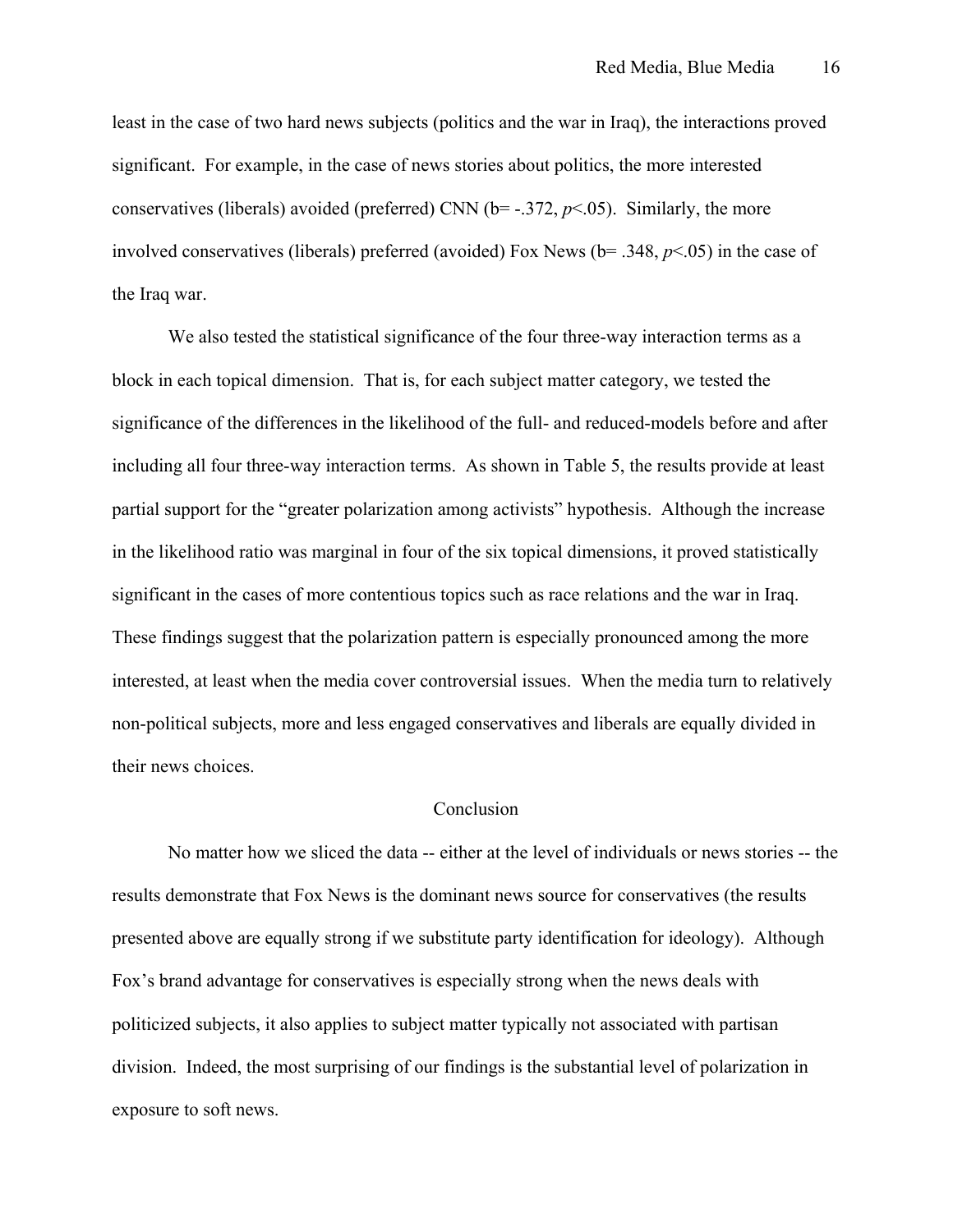The emergence of Fox News as the cable ratings leader suggests that in a competitive market, politically slanted news programming allows a new organization to create a niche for itself. Recent theoretical work in economics shows that under competition and diversity of opinion, newspapers will provide content that is more biased: "Competition forces newspapers to cater to the prejudices of their readers, and greater competition typically results in more aggressive catering to such prejudices as competitors strive to divide the market" (Mullainathan & Schleifer, 2005, p. 18). Thus, as the audience becomes polarized over matters of politics and public policy, rational media owners stand to gain market share by injecting more rather than less political bias into the news (Gentzkow & Shapiro, 2006). The recent experience of MSNBC is revealing. The network's most popular evening program -- "Countdown with Keith Olbermann" -- conveys an unabashedly anti-Bush Administration perspective. The network now plans to "to showcase its nighttime lineup as a welcome haven for viewers of a similar mind" (Steinberg, 2007). When the audience is polarized, "news with an edge" makes for market success.

A further implication of voters' increased exposure to one-sided news coverage is an "echo chamber" effect -- the news serves to reinforce existing beliefs and attitudes. During periods of Republican governance, for instance, criticisms of the incumbent administration conveyed by mainstream news organizations can be dismissed as evidence of "liberal bias" thus further increasing partisan polarization. After the revelations in the news media that the Bush Administration's pre-war intelligence claims were erroneous, Democrats (when asked whether the US had found WMD in Iraq), switched to the "no WMD" response by a factor of more than 30 percent. Independents also switched, by more than 10 percentage points. But Republicans remained steadfast in their beliefs affirming the presence of WMD -- between June 2003 and October 2004 the percentage of Republicans acknowledging that the US had not found WMD increased by less than five points (Iyengar & McGrady, 2007; Kull, Ramsey, & Lewis, 2003).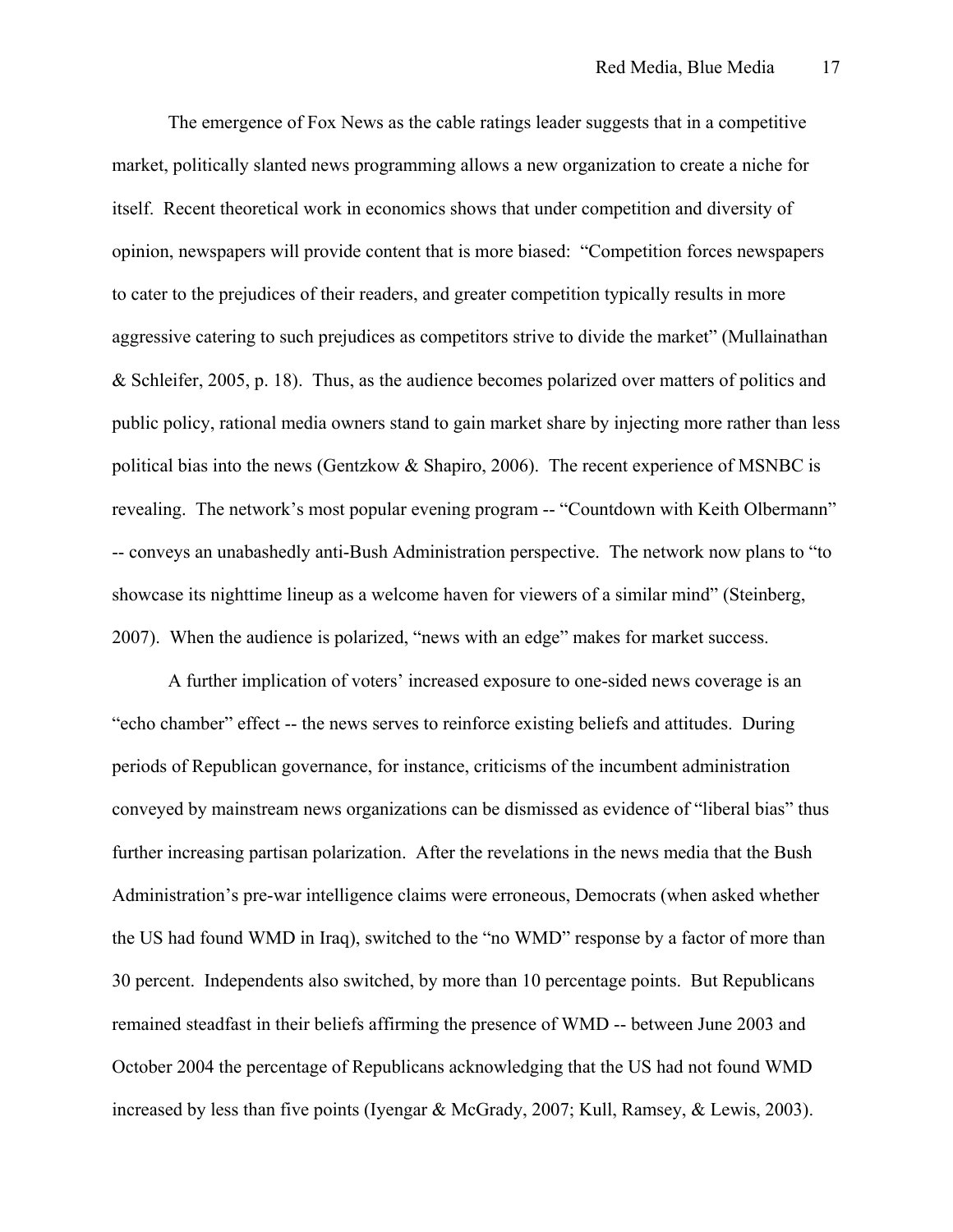The importance of source cues to news exposure and the resulting "reinforcement of priors" effect will only grow as technology diffuses and consumers increasingly customize their online news menus. Our results are consistent with the argument that Internet technology will, in practice, narrow rather than widen users' political horizons. Although an infinite variety of information is available, individuals may well limit their exposure to news or sources that they expect to find agreeable. Over time, this behavior is likely to become habituated so that users turn to their preferred sources automatically no matter what the subject matter. The observed behavior of Republicans in this study may be attributed, in part, to their twenty years of experience with a favored news provider, thus reinforcing their information-seeking behavior. As Democrats and politically inclined independents also begin to establish media preferences, consumers will be able to "wall themselves off from topics and opinions that they would prefer to avoid" (Sunstein, 2001, pp. 201–202). The end result will be a less informed and more polarized electorate.

Selective exposure is especially likely in the new media environment because of information overload. New forms of communication not only deliver much larger chunks of campaign information, but they also facilitate consumers' ability to attend to the information selectively. The audience for conventional news programs is hard-pressed to avoid coverage of the candidate they dislike, because news reports typically assign equal coverage to each. But when browsing the web, users can filter or search through masses of text more easily. Thus, as candidates, interest groups, and voters all converge on the Internet, the possibility of selective exposure to political information increases. As we have found, people prefer to encounter information that they find supportive or consistent with their existing beliefs.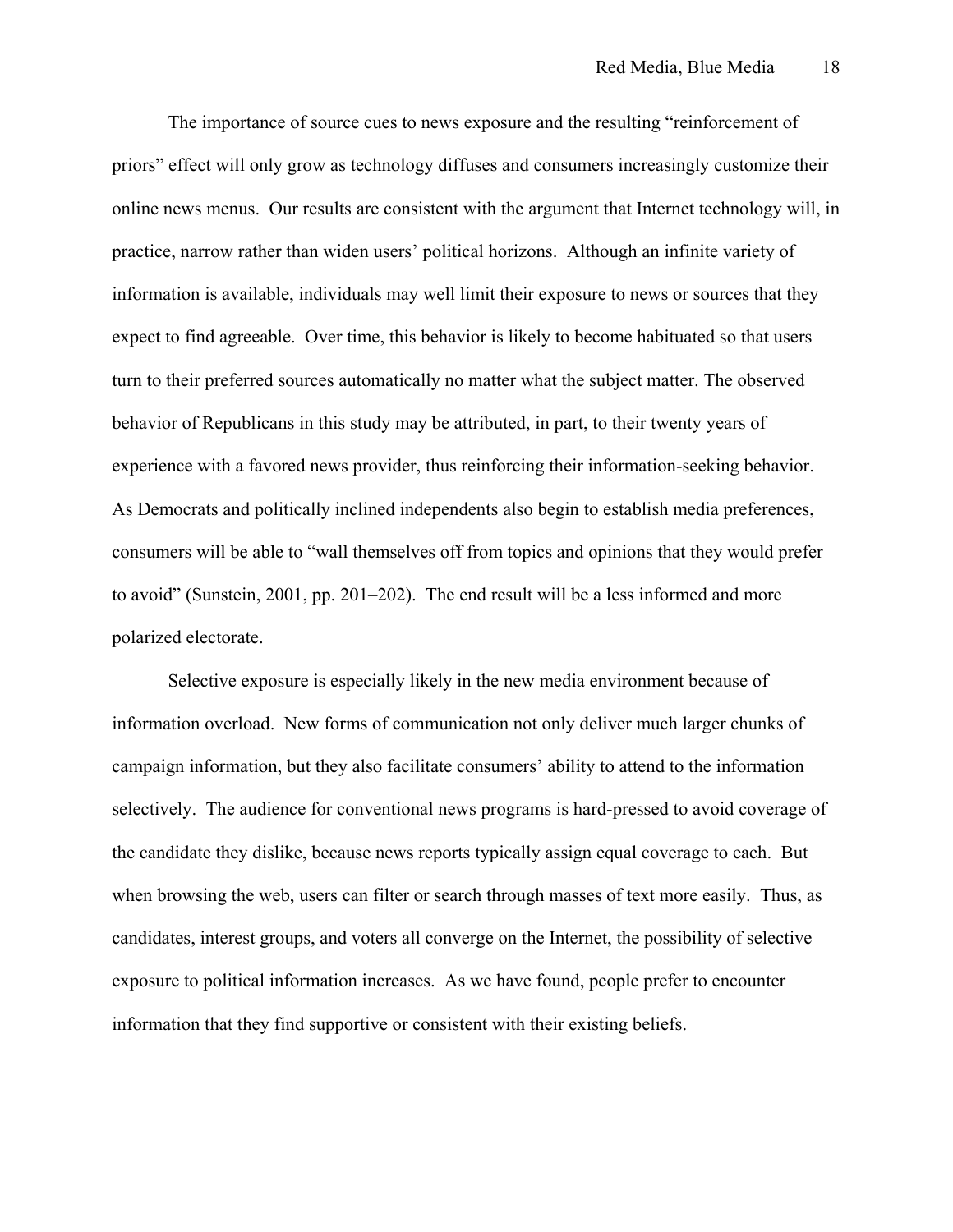#### Footnotes

 $\overline{a}$ 

<sup>1</sup> More recent work has confirmed this pattern. Studies using a dynamic information board designed to mimic the flow of information during a presidential campaign, for instance, found that voters on average learned slightly more about the in-party than out-party candidate (Lau & Redlawsk, 2006; also see Barlett et al., 1974).

 $2^2$  The target sample is drawn from the 2004 American Community Study (ACS), conducted by the U.S. Bureau of the Census, which is a probability sample of size 1,194,354 with a response rate of 93.1 percent.

 $3$  The fact that the PMX sample was matched according to a set of demographic characteristics does *not* imply that the samples are unbiased. All sampling modes are characterized by different forms of bias and opt-in Internet panels are no exception. Systematic comparisons of PMX matched samples with RDD (telephone) samples and face-to face interviews indicate trivial differences between the telephone and online modes, but substantial divergences from the face-to-face mode (Hill, Vavreck, & Zaller, 2007; Malhotra & Krosnick, 2006). In general, the online samples appear biased in the direction of politically attentive voters. For instance, in comparison with National Election Study respondents (interviewed faceto-face), PMX respondents were more likely by eight percentage points to correctly identify the Vice-President of the US.

<sup>4</sup> Thus, in practice, MNL estimates a set of  $J - 1$  coefficients ( $\beta_i$ ) for each individualspecific explanatory variable. The estimated coefficients show the effects of the X variables on the probability of choosing each alterative relative to one alternative that serves as a common benchmark.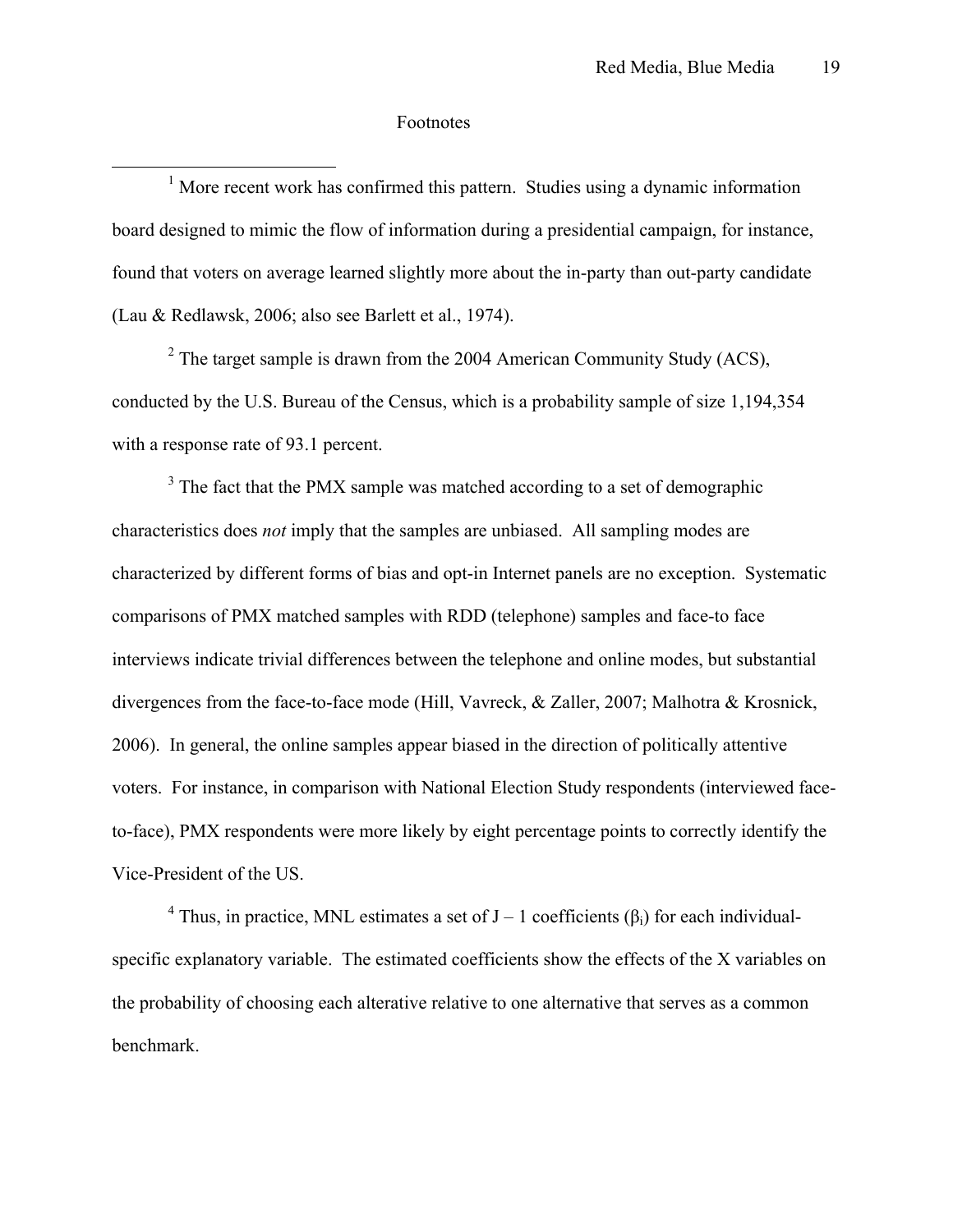$rac{1}{5}$  $<sup>5</sup>$  If we were to employ the basic MNL model, control group participants would have to</sup> be dropped from our analysis. This is because the presence of a logo is an alternative-specific attribute, and not everyone encountered these "unlabeled" alternatives. For clarification, in this case, the baseline category would have to be set as one of the alternatives labeled as either Fox News, CNN, NPR, BBC, or "Can't say," where those who encountered unlabeled news stories (i.e., control group participants) cannot be included in the analysis.

<sup>6</sup>When the conditional logit model does not include choice characteristics, the likelihood function is equivalent to that of the MNL model, producing the same coefficients and standard errors.

 $<sup>7</sup>$  Technically we can only justify using the conditional logit model if we can make the</sup> independence of irrelevant alternatives (IIA) assumption (See Alvarez & Nagler, 1996; Greene, 2003). However, when having five choices, one has to draw from a four dimensional multivariate Normal, and the computation burden becomes excessive in most cases (See Alvarez & Nagler, 1996). Accordingly, we believe that our current analytical strategy seems most feasible since often the IIA property is neither relevant nor particularly restrictive (See Dow & Endersby, 2004).

 $8$ As Alvarez and Nagler (1996) note (pp. 69), the superiority of the conditional logit model over multinomial logit is not a new notion in the literature (See Agresti, 1990; Hoffman & Duncan, 1988).

 $9^9$  For testing for the differences between coefficients, Wald tests (see Fox, 1997; Lehmann, 1959) were conducted.

 $10$  We asked, "When it comes to politics, do you usually think of yourself as liberal, slightly liberal, moderate or middle of the road, slightly conservative, conservative or haven't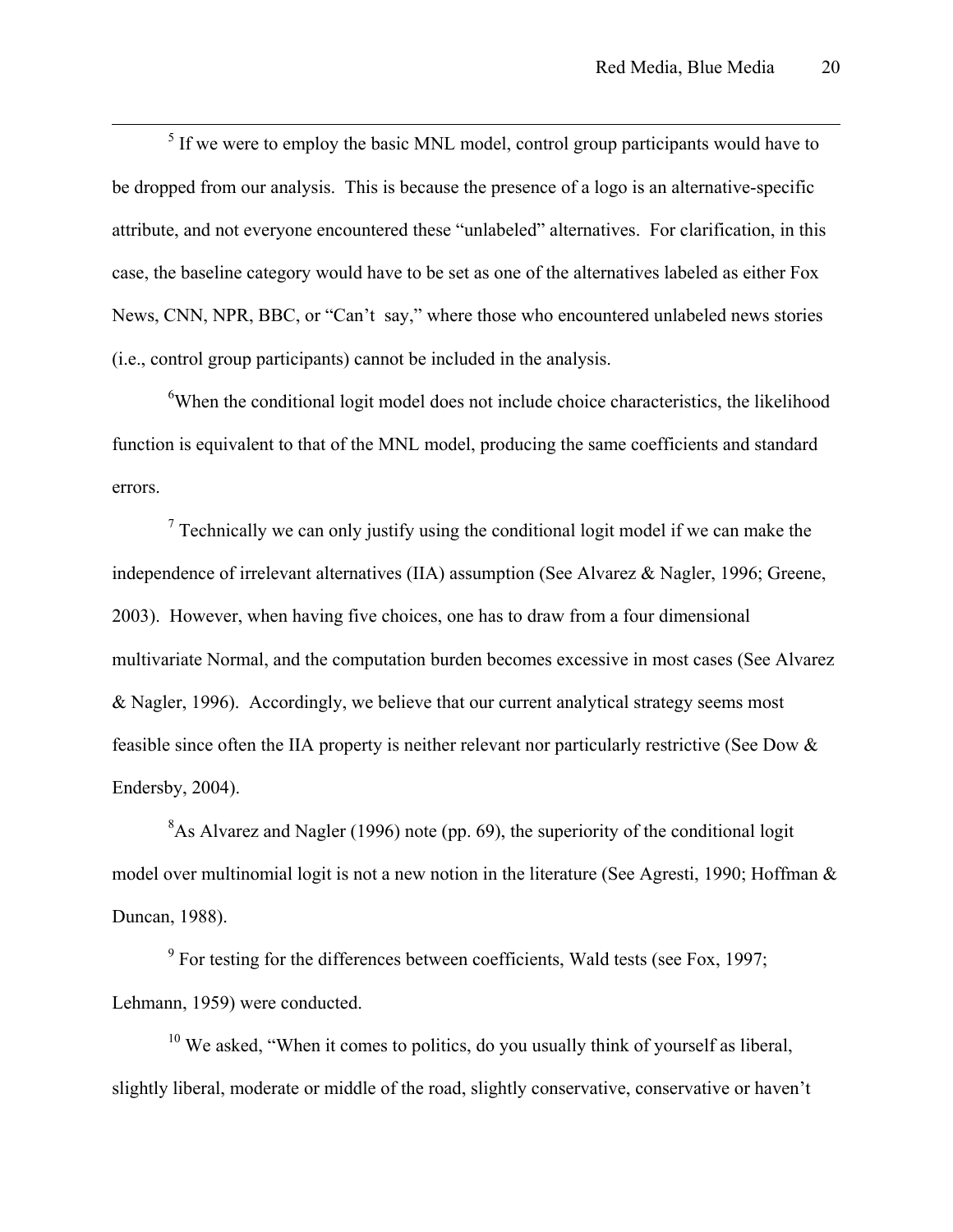you thought much about this?" Responses to this question were rescaled to range between -2 to 2 yielding a five-point ideology scale. The results are consistent when we substitute party affiliation for ideology. Instead of creating separate dummy variables for conservatives and liberals, we used an ordered three-point ideology scale because the relationship between ideology and channel selection proved linear (see Figure 1).

 $\overline{a}$ 

<sup>11</sup> We acknowledge that the interaction effects of ideology may represent effects of unknown variables that are associated with ideology. In order to reduce for possibility of confounded variables, we reran the analysis controlling for two major predictors of ideology age and education. Although not shown here, the results were unchanged, and these results are available from the authors.

<sup>12</sup> From Figure 1, the relationship between partisan preference and channel selection seemed more or less linear. Accordingly, for parsimony, we did not create separate dummy variables for conservatives and liberals. Instead, we included a single scale of the respondent's political ideology and its interactions with the four news organization dummies.

 $13$  For example, we chose the NPR-BBC pair in the case of politics; similarly, we chose the CNN-BBC pair for sports news.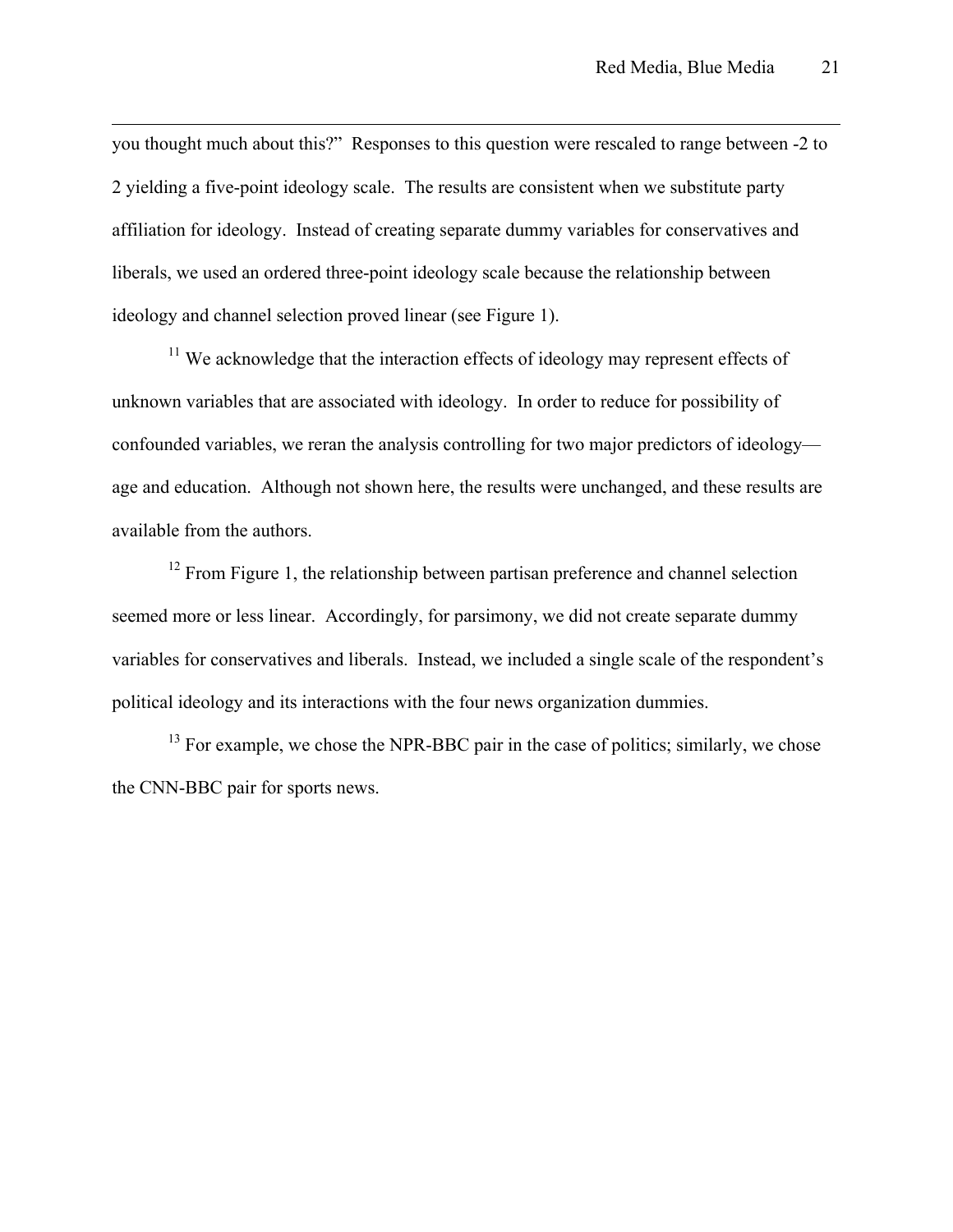#### References

- Abramowitz, A. I., Alexander, B., & Gunning, M. (2006). Incumbency, redistricting, and the decline of competition in U.S. House elections. *Journal of Politics*, *68*, 75–88.
- Abramowitz, A. I., & Saunders, K. L. (2006). Exploring the bases of partisanship in the American electorate: Social identity vs. ideology. *Political Research Quarterly*, *59*, 175-187.
- Adams, J., & Merrill III, S. (2000). Spatial models of candidate competition and the 1988 French presidential election: Are presidential candidates vote-maximizers? *The Journal of Politics*, *62*, 729-756.
- Agresti, A. (1990). *Categorical data analysis*. New York, NY: Wiley.
- Agresti, A. (1996). *An introduction to categorical data analysis.* New York, NY: Wiley.
- Allen, M., & D'Alissio, D. (2000). Media bias in presidential elections: A meta-analysis. *Journal of Communication*, *50*, 133-56.
- Alvarez, R. M., & Nagler, J. (1996). When politics and models collide: Estimating models of multiparty elections. *American Journal of Political Science*, *42*, 55-96.
- Bartlett, D. L., Drew, P. B., Fahle, E. G., & Watts, W. A. (1974). Selective exposure to a presidential campaign appeal. *Public Opinion Quarterly*, *38*, 264-70.
- Berry, S. T. (1994). Estimating discrete-choice models of product differentiation. *RAND Journal of Economic*s, *25*, 242–262.
- Bumiller, E. (2008, February 23). McCain Gathers Support and Donations in Aftermath of Article in *The Times*. *The New York Times*, p. A13.
- Chaffee, S. H., & Miyo, Y. (1983). Selective exposure and the reinforcement hypothesis: An intergenerational panel study of the 1980 presidential campaign. *Communication Research*, *10*, 3-36.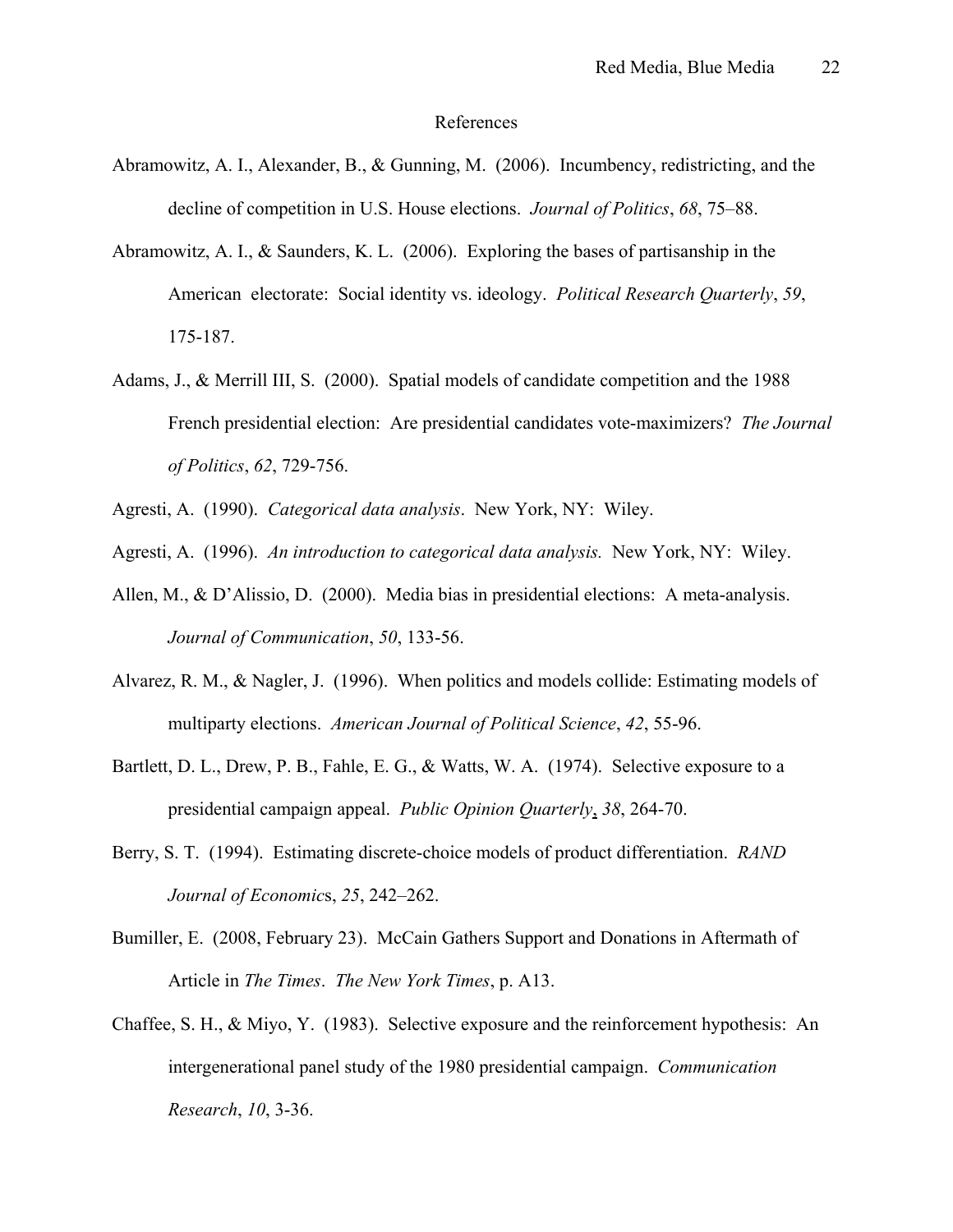- Cotton, J. L. (1985). Cognitive dissonance in selective exposure. In D. Zillman & J. Bryant (Eds.), *Selective exposure to communication* (pp. 11-33). Hillsdale, NJ: Lawrence Erlbaum.
- Cutler, F. (2004). The simplest shortcut of all: Sociodemographic characteristics and electoral choice. *The Journal of Politics*, *64*, 466-490.
- Dow, J. K., & Endersby, J. W. (2004). Multinomial probit and multinomial logit: A comparison of choice models for voting research. *Electoral Studies*, *23*, 107–122.

Festinger, L. (1957). *A theory of cognitive dissonance*. Stanford, CA: Stanford University Press.

- Fiorina, M. P., Abrams, S. J., & Pope, J. C. (2005). *Culture wars*? *The myth of polarized America.* New York, NY: Pearson Longman
- Fox, J. (1997). *Applied regression, linear models, and related methods*. Thousand Oaks, CA: Sage Publications.
- Frey, D. (1986). Recent research on selective exposure to information. In L. Berkowitz (Ed.), *Advances in experimental social psychology, vol. 19* (pp. 41-80). Orlando, FL: Academic Press.
- Gentzkow, M., & Shapiro, J. M. (2006). Media bias and reputation. *Journal of Political Economy*, *114*, 280-316.
- Green, W. H. (2003). *Econometric analysis* (5<sup>th</sup> ed.). Englewood Cliffs, NJ: Prentice-Hall.
- Groeling, T., & Baum, M. A. (2007, August). *Barbarians inside the gates: Partisan new media and the polarization of American political discourse*. Paper presented at the annual meeting of the American Political Science Association, Chicago, IL.
- Groseclose, T., & Milyo, J. (2005). A measure of media bias. *Quarterly Journal of Economics*, *120*, 1191-1237.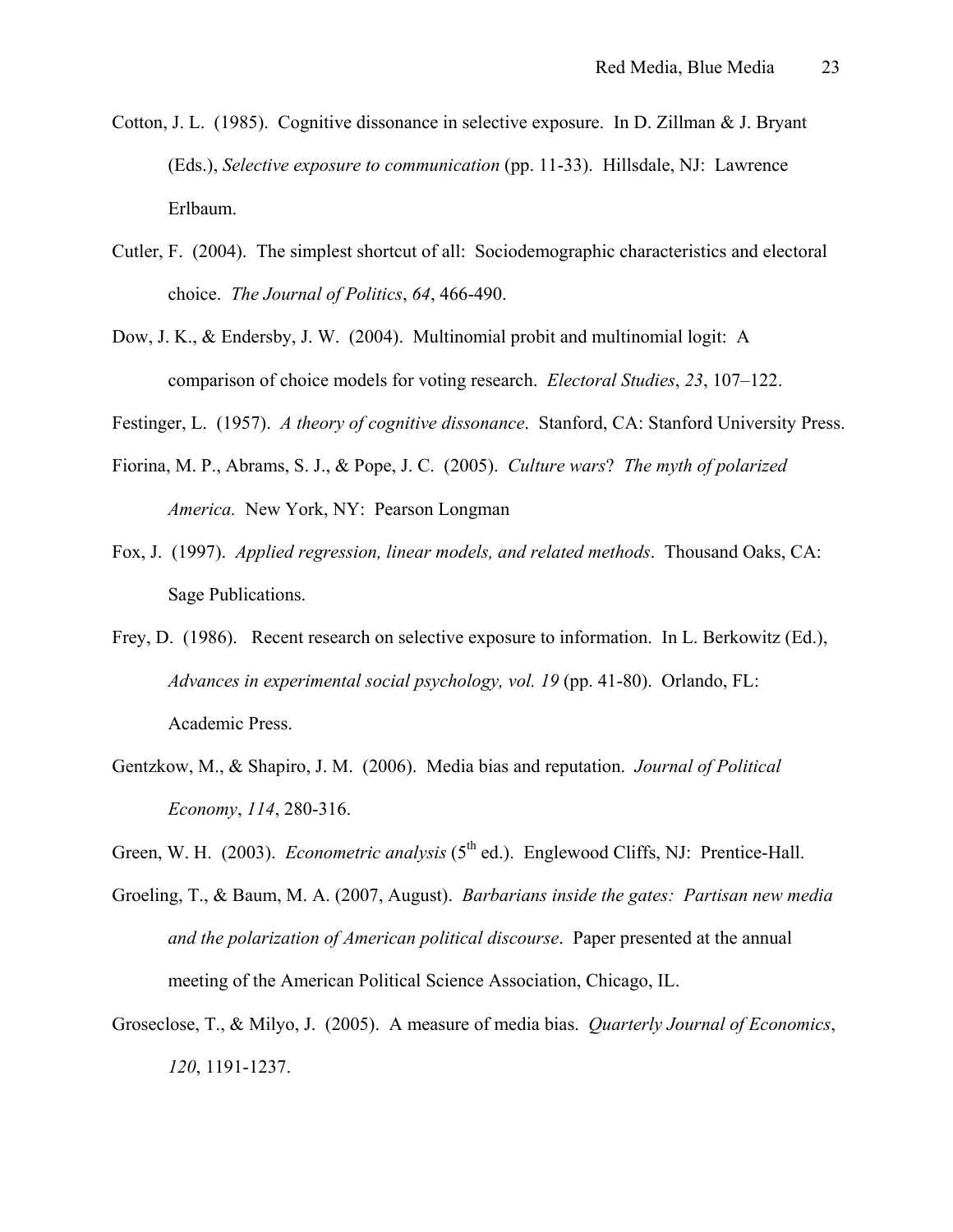- Gunther, A. C., Christen, C. T., Liebhart, J. L., & Chia, S.C-Y. (2001). Congenial public, contrary press, and biased estimates of the climate of opinion. *Public Opinion Quarterly*, *65*, 295-320,
- Hill, S., Lo, J., Vavreck, L., & Zaller, J. (2007). *The opt-in internet panel: Survey mode, sampling methodology and the implications for political research*. Unpublished manuscript at the University of California, Los Angeles.
- Hoffman, S. D., & Duncan, G. J. (1988). Multinomial and conditional logit discrete-choice models in demography. *Demography*, *25*, 415-427.
- Iyengar, S., & McGrady, J. (2007). *Media and politics: A citizen's guide*. New York, NY: W. W. Norton.
- Jacobson, G. C. (2000). Party polarization in national politics: The electoral connection. In J. R. Bond & R. Fleisher (Eds.), *Polarized politics* (pp. 9-30). Washington, DC: CQ Press
- Jacobson, G. C. (2006). *A Divider, not a uniter*: *George W. Bush and the American people*. New York, NY: Pearson.
- Jonas, E., Schulz-Hardt, S., Frey, D., & Thelen, N. (2001). Confirmation bias in sequential information search after preliminary decisions: An expansion of dissonance theoretical research on 'selective exposure to information'. *Journal of Personality and Social Psychology*, *80*, 557-571.

Klapper, J. T. 1964. *The effects of mass communication.* New York, NY: Free Press.

- Kull, S., Ramsay, C., & Lewis, E. (2003). Misperceptions, the media, and the Iraq war." *Political Science Quarterly*, *118*, 569–98.
- Layman, G. C., & Carsey, T. M. (2002). Party polarization and 'conflict extension' in the American electorate. *American Journal of Political Science*, *46*, 786-802.

Lau, R. R., & Redlawsk, D. P. (2006). *How voters decide: Information processing in election*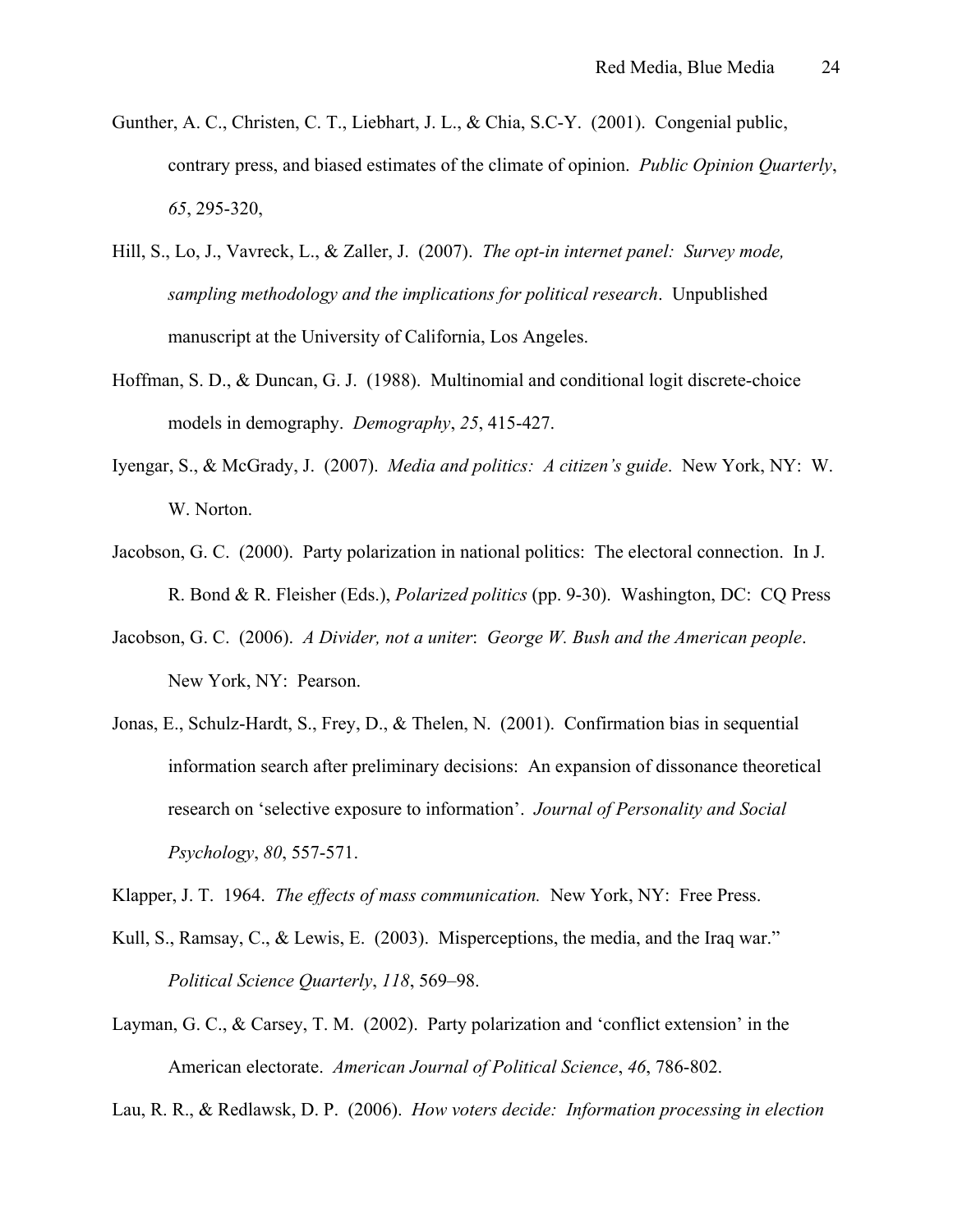*campaigns.* New York, NY: Cambridge University Press.

Lazarsfeld, P. F., Berelson, B. R., & Gaudet, H. (1948). *The people's choice.* New York, NY: Columbia University Press.

Lehmann, E. L. (1959). *Testing statistical hypothesis.* New York, NY: Wiley.

- Logan, J. A. (1996). Opportunity and choice in socially structured labor markets. *The American Journal of Sociology, 102*, 114-160.
- Long, J. S. (1997). *Regression models for categorical and limited dependent variables.* Thousand Oaks, CA: Sage Publications
- Maddala, G. S. (1983). *Limited-dependent and qualitative variables in econometrics.* New York, NY: Cambridge University Press.
- Malhotra, N., & Krosnick, J. (2007). The effect of survey mode and sampling on inferences about political attitudes and behavior: Comparing the 2000 and 2004 ANES to internet surveys with non-probability samples. *Political Analysis*, *15*, 286-323.
- Martin, L. W., & Stevenson, R. T. (2001). Government formation in parliamentary democracies. *American Journal of Political Science*, *45*, 33-50.
- McCloskey, H., Hoffman, P. J., & O'Hara, R. (1960). Issue conflict and consensus among party leaders and followers. *American Political Science Review*, *44*, 406-427.
- McFadden, D. (1974). The measurement of urban travel demand. *The Journal of Public Economics*, *26*, 303-328.
- McGuire, W. J. (1968). Selective exposure: A summing up. In R. Abelson, E. Aronson, W. J. McGuire, T. M. Newcomb, M. J. Rosenberg, & P. H. Tannenbaum (Eds.), *Theories of cognitive consistency: A sourcebook* (pp. 788-96). Chicago, IL: Rand McNally.
- Meffert, M. F., Chung, S., Joiner, A. J., Waks, L., & Garst, J. (2006). The effects of negativity and motivated information processing during a political campaign. *Journal of*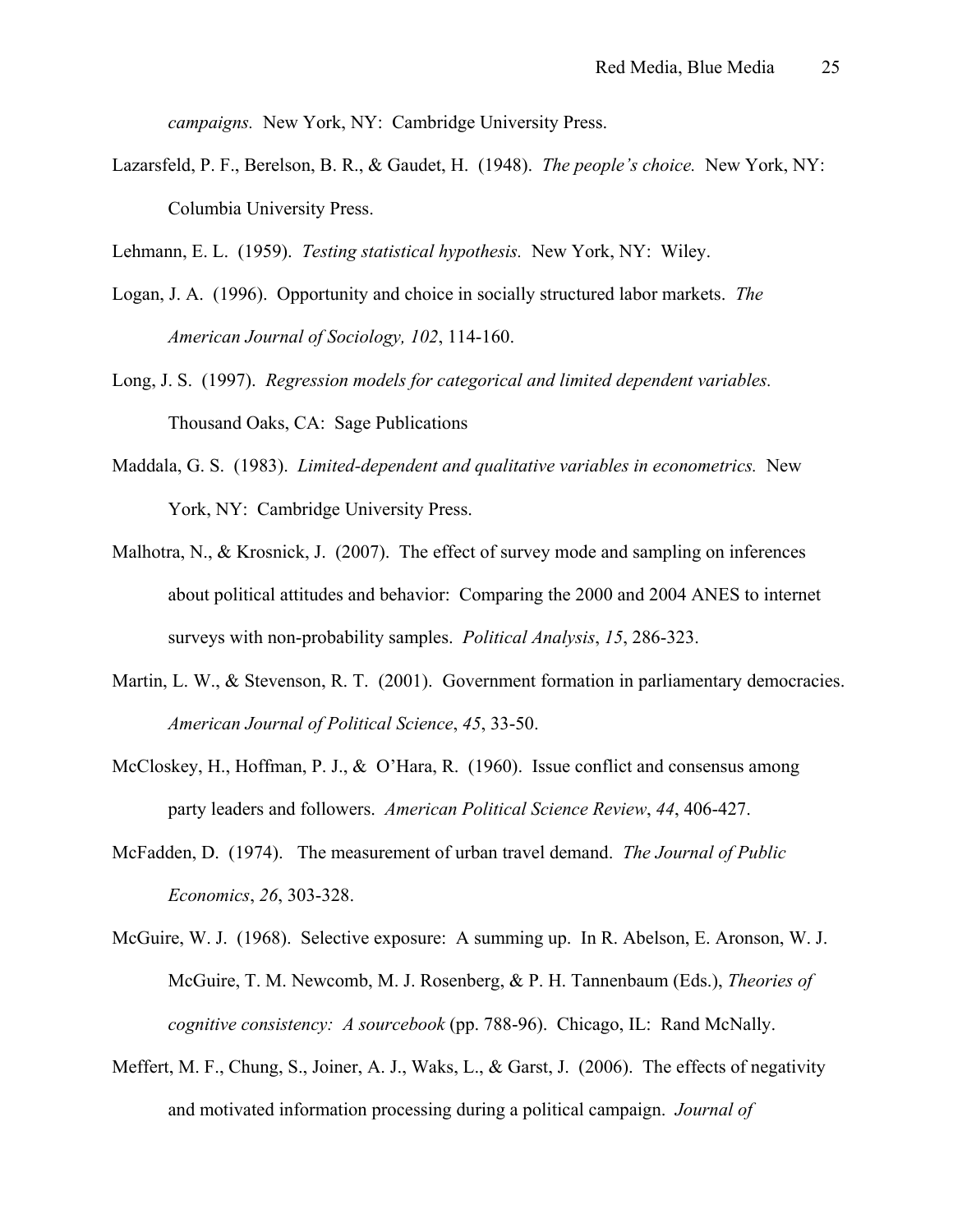*Communication*, *56*, 27-51.

- Mullainathan, S., & Shleifer, A. (2005). The market for news. *American Economic Review*, *95*, 1031-1053.
- Mutz, D. C., & Martin, P. S. (2001). Facilitating communication across lines of political difference: The role of the mass media. *American Political Science Review*, *95*, 97-114.
- Parente, S. T, Feldman, R., & Christianson, J. B. (2004). Employee Choice of Consumer-Driven Health Insurance in a Multi-plan, Multi-product Setting. *Health Service Research*, *39*, 1091–1112.
- Pew Research Center for the People and Press. (2004). *Online news audience larger, more diverse: News audience increasingly polarized*. Washington, DC.
- Pfau, M. J., Houston, B., & Semmler, S. M. (2007). *Mediating the vote: The changing media landscape in U.S. presidential campaigns*. Lanham, MD: Rowman and Littlefield.
- Polsby, N. W. (1983). *Consequences of party reform*. New York, NY: Oxford University Press.
- Rivers, D. (2005). *Sample matching: Representative sample from internet panels*. Retrieved February 29, 2008 from [http://www.polimetrix.com/documents/Polimetrix\\_Whitepaper\\_](http://www.polimetrix.com/documents/Polimetrix_Whitepaper_)  Sample\_Matching.pdf.
- Rutenberg, J., Thompson, M. W., and Kirkpatrick, D. D. (2008, February 21). For McCain, Self-Confidence On Ethics Poses Its Own Risk. *The New York Times*, p. A1.
- Schramm, W., & Carter, R. F. (1959). Effectiveness of a political telethon. *Public Opinion Quarterly, 23*, 121-26.
- Sears, D. O. (1968). The paradox of de facto selective exposure without preference for supportive information. In R. P. Abelson, E. Aronson, W. J. McGuire, T. M. Newcomb, M. J. Rosenberg, & P. H. Tannenbaum (Eds.), *Theories of cognitive consistency: A*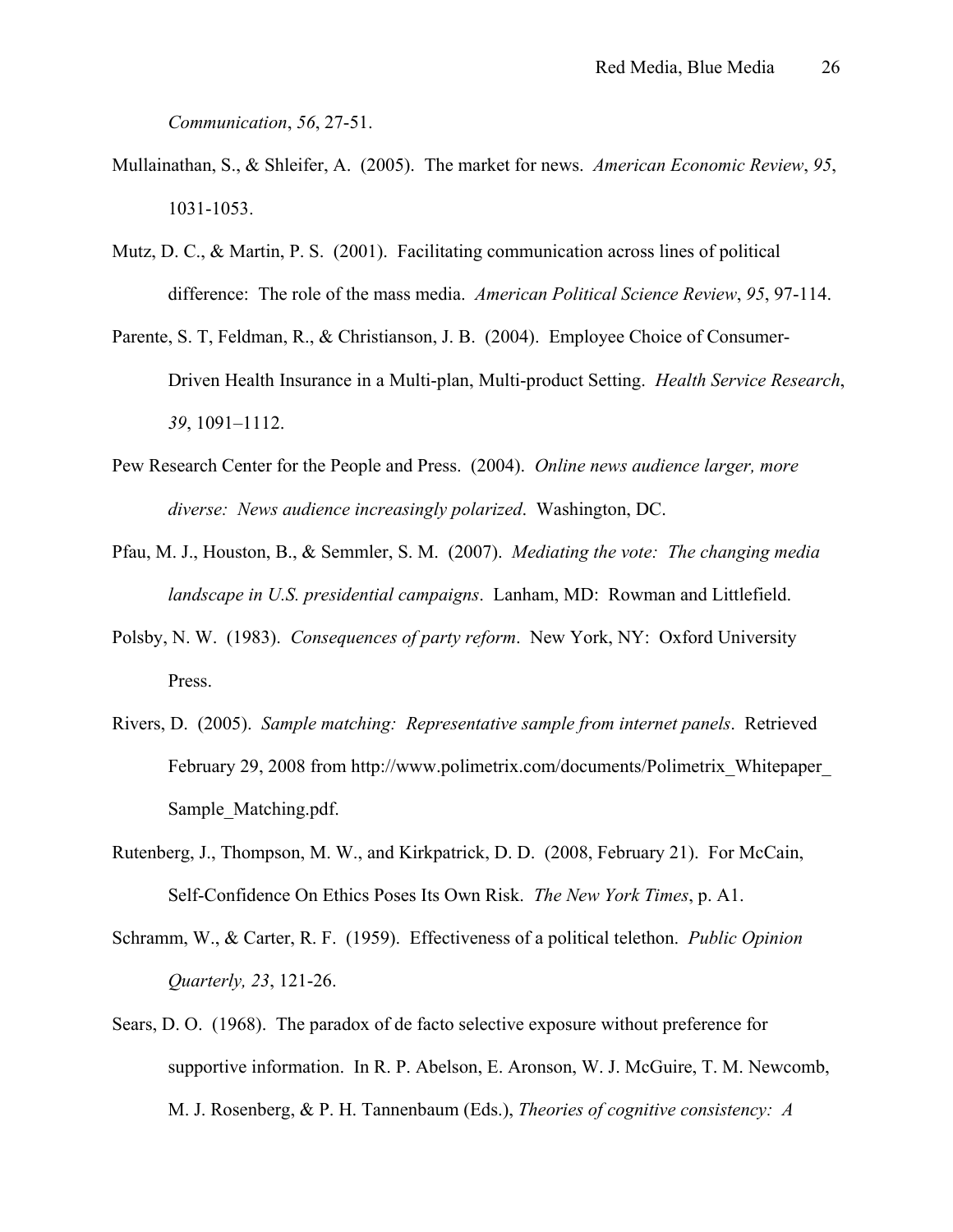*sourcebook* (pp. 777-787). Chicago, IL: Rand McNally.

- Sears, D. O., & Freedman, J. F. (1967). Selective exposure to information: A critical review. *Public Opinion Quarterly*, *31*, 194-213.
- Smith, T. J. III, Lichter, S. R., & Harris, T. (1997). *What the people want from the press*. Washington, DC: Center for Media and Public Affairs.
- Steinberg, J. (2007, November 6). Cable channel nods to ratings and leans left. *The New York Times*, p. A1.
- Stempel, G. H. (1961). Selectivity in readership of political news. *Public Opinion Quarterly*, *25*, 400-04.
- Stone, W. J., Rapoport, R. B., & Abramowitz, A. I. (1990). The Reagan revolution and party polarization in the 1980s. In L. S. Maisel (Ed.), *The parties respond: Changes in the American party system*. Boulder, CO: Westview Press.
- Sunstein, C. R. (2001). *Republic.com*. Princeton, NJ: Princeton University Press.
- Sweeney, P. D., & Gruber, K. L. (1984). Selective exposure: Voter information, preferences, and the Watergate affair. *Journal of Personality and Social Psychology*, *46*, 1208-221.
- Vallone, R. P., Ross, L., & Lepper, M. R. (1985). The hostile media phenomenon: Biased Perception and Perceptions of Media Bias in Coverage of the "Beirut Massacre." *Journal of Personality and Social Psychology*, *49*, 577-585.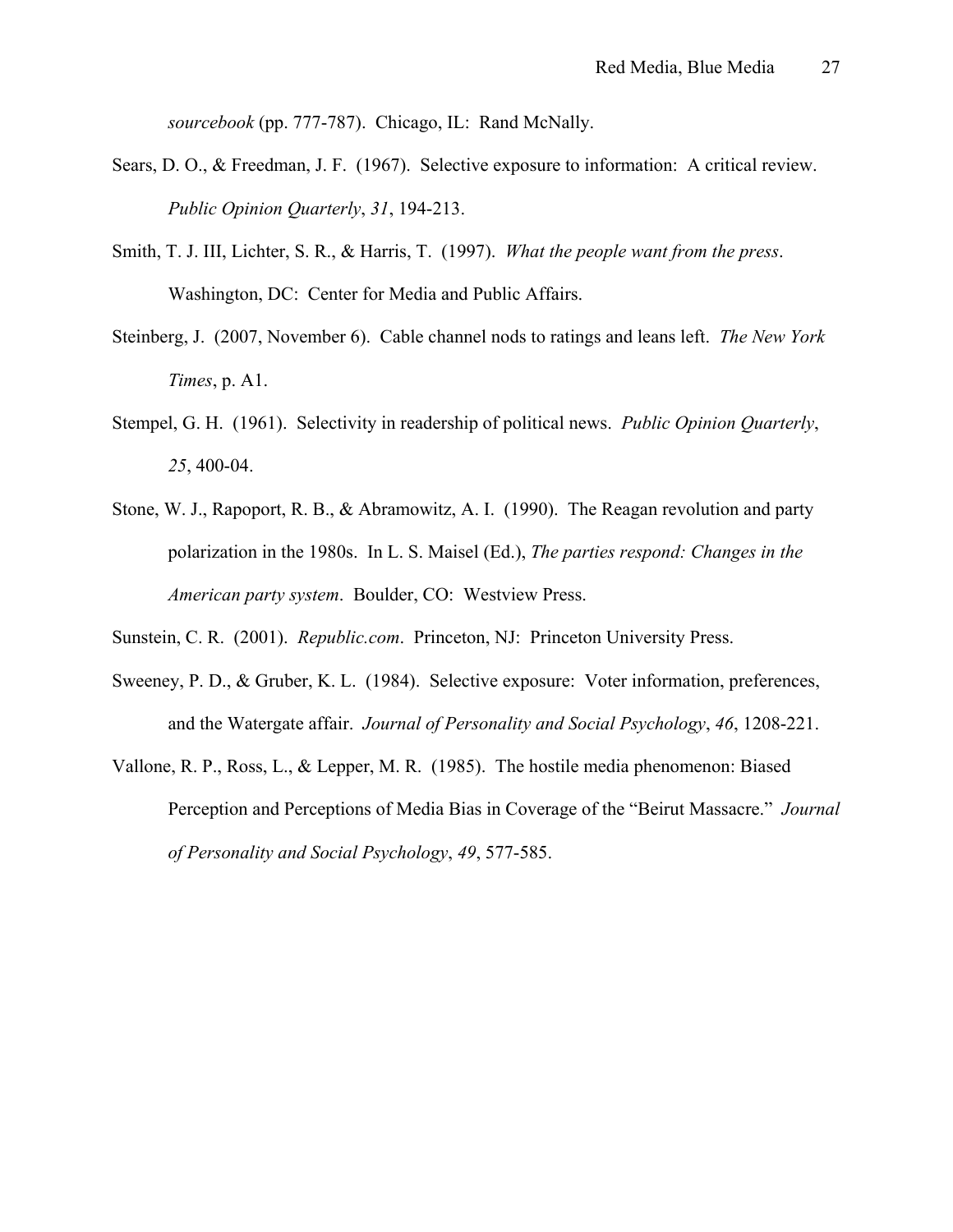|              | <b>Hard News Dimension</b>     |                           |                               | <b>Soft News Dimension</b>   |                       |                        |
|--------------|--------------------------------|---------------------------|-------------------------------|------------------------------|-----------------------|------------------------|
|              | Politics                       | <b>Race Relations</b>     | Iraq                          | <b>Sports</b>                | Crime                 | Travel                 |
| <b>FOX</b>   | .613 $(.267)^*$                | **<br>$.743$ $(.201)^{4}$ | $***$<br>$.981$ $(.229)$      | **<br>.645 $(.166)^*$        | **<br>.767 $(.203)^*$ | .360 $(.168)^*$        |
| <b>NPR</b>   | $.223$ $(.271)$                | $.373$ $(.206)$           | $.407$ $(.236)$               | $.083$ $(.184)$              | .451 $(.207)^*$       | .375 $(.167)^*$        |
| <b>CNN</b>   | $.306$ $(.270)$                | $.380$ $(.206)$           | $.643$ $(.233)$ <sup>**</sup> | $.403$ $(.173)^*$            | .438 $(.207)^*$       | .435 $(.166)^{**}$     |
| <b>BBC</b>   | $.125$ $(.272)$                | $.346$ $(.206)$           | .469 $(.235)^*$               | $-.280$ $(.201)$             | .438 $(.207)^*$       | .287(.169)             |
| <b>ABST</b>  | $-.908$ $(.219)$ <sup>**</sup> | $-.056$ $(.160)$          | $-.401$ $(.180)^*$            | 1.933 $(.131)$ <sup>**</sup> | $-.056$ $(.160)$      | $1.057$ $(.128)^{**}$  |
| N            | 1,023                          | 1,023                     | 1,023                         | 1,023                        | 1,023                 | 1,023                  |
| LR $\chi^2$  | 155.88**                       | $47.84$ **                | $128.75$ **                   | $765.89$ **                  | $48.16$ **            | $138.10$ <sup>**</sup> |
| Pseudo $R^2$ | .047                           | .015                      | .039                          | .233                         | .015                  | .042                   |

*Baseline vs. Labeled Conditions (Conditional Logit Estimates)* 

*Note*. \**p*<.05; \*\**p*<.01. Cell entries are conditional logit estimates and their standard errors in parenthesis. Coefficient estimates show deviations in news selection rates from the baseline in labeled conditions.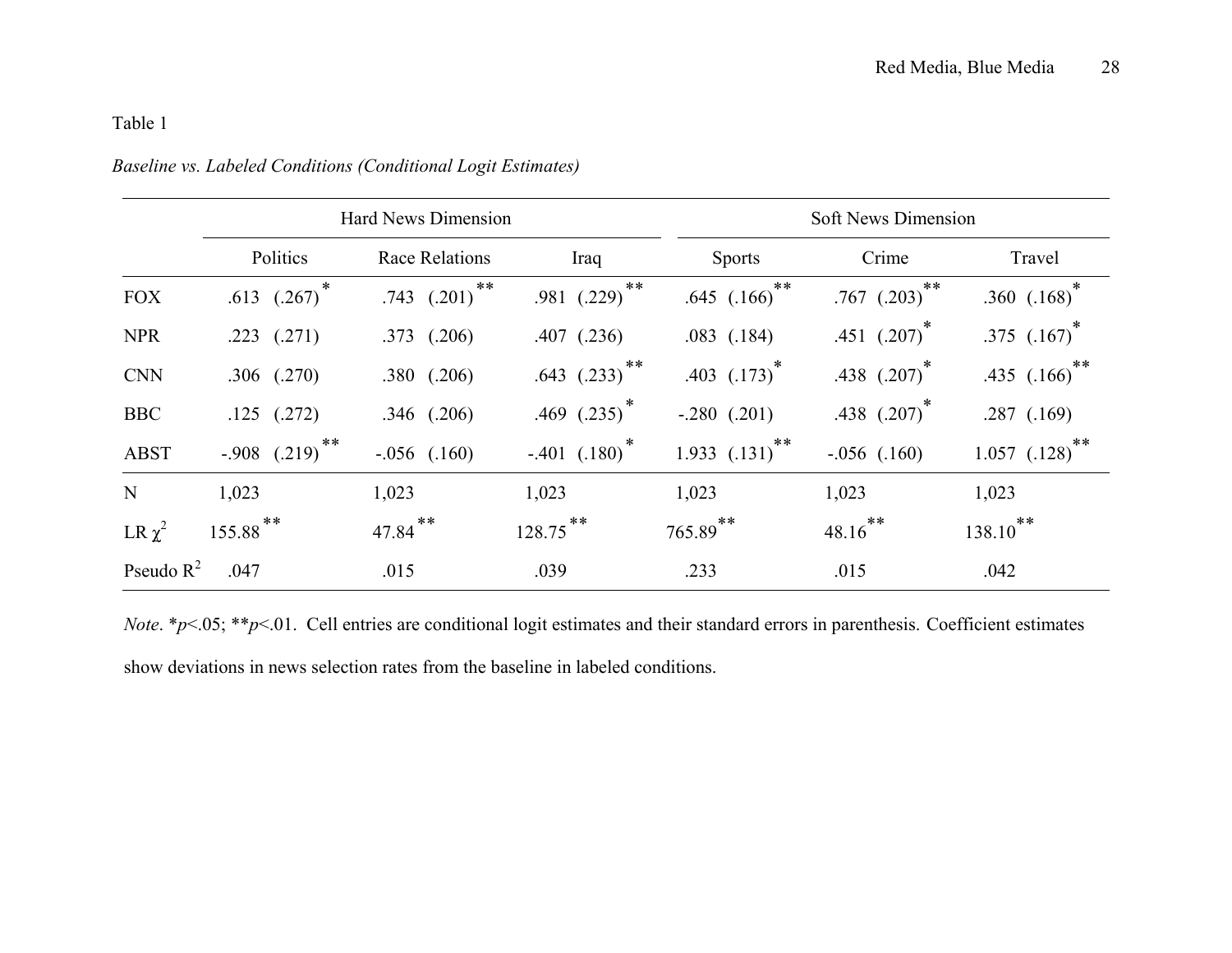|                       | Null<br><b>Hypothesis</b>           | $\chi^2_{1}$ | $p$ -value |
|-----------------------|-------------------------------------|--------------|------------|
| <b>Hard News</b>      |                                     |              |            |
| Politics              | $H_0$ : $\beta_{FOX} = \beta_{CNN}$ | 9.53         | p<01       |
| <b>Race Relations</b> | $H_0$ : $\beta_{FOX} = \beta_{CNN}$ | 11.90        | p<01       |
| Iraq                  | $H_0$ : $\beta_{FOX} = \beta_{CNN}$ | 11.80        | p<01       |
| <b>Soft News</b>      |                                     |              |            |
| <b>Sports</b>         | $H_0$ : $\beta_{FOX} = \beta_{CNN}$ | 3.11         | n.s.       |
| Crime                 | $H_0$ : $\beta_{FOX} = \beta_{NPR}$ | 9.02         | p<01       |
| Travel                | $H_0$ : $\beta_{CNN} = \beta_{FOX}$ | .38          | n.s.       |

## *Formal Tests of Labeling Effects (Wald Test Statistics)*

 *Note.* Test statistics concern the differences between the largest and second largest coefficient estimates in each subject matter category.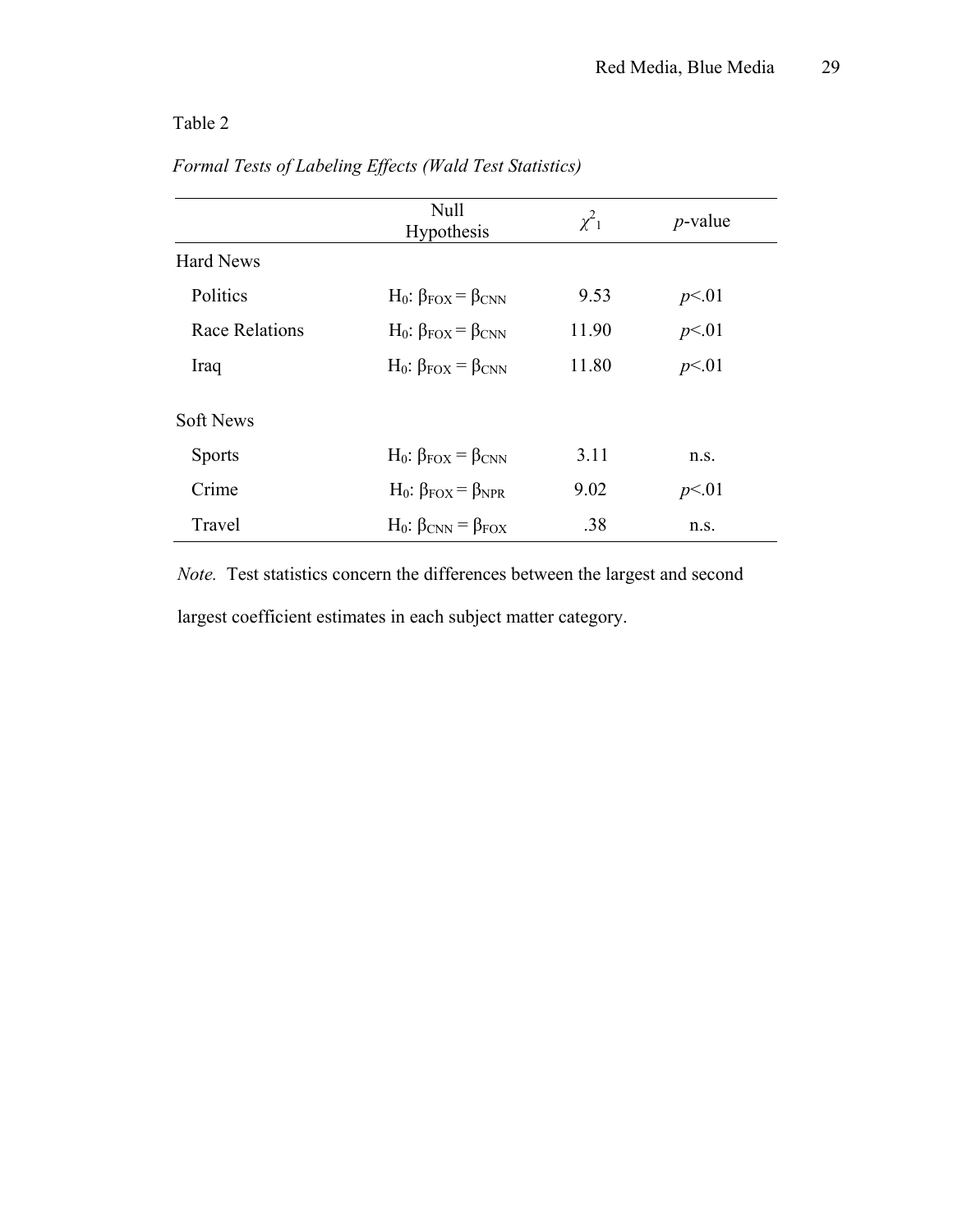|              | Hard News Dimension             |                         |                              | <b>Soft News Dimension</b> |                   |                                |  |
|--------------|---------------------------------|-------------------------|------------------------------|----------------------------|-------------------|--------------------------------|--|
|              | Politics                        | Race Relations          | Iraq                         | <b>Sports</b>              | Crime             | Travel                         |  |
| <b>FOX</b>   | $-2.537$ $(.769)$ **            | $.214$ $(.729)$         | $-.435$ $(.803)$             | $-.306$ $(.672)$           | 1.344 (.850)      | $.142$ $(.725)$                |  |
| <b>NPR</b>   | $-3.143$ $(.849)$ **            | $-.608$<br>(.836)       | $-1.101$ $(.887)$            | $-1.518$ (.938)            | 1.130 (.886)      | $1.736$ $(.666)**$             |  |
| <b>CNN</b>   | $(.841)$ **<br>$-3.079$         | (.791)<br>.282          | $-.948$ $(.850)$             | $-.524$ $(.759)$           | $1.770$ $(.866)*$ | $1.850$ $(.647)$ <sup>**</sup> |  |
| <b>BBC</b>   | $-2.208$ $(.816)$ <sup>**</sup> | .633<br>(.775)          | $-.328$ $(.840)$             | $.599$ $(.798)$            | 1.222(0.883)      | 1.249 (.708)                   |  |
| <b>ABST</b>  | $-0.972$ $(.228)$ **            | $-.095$ $(.165)$        | $-464$ $(.187)$ <sup>*</sup> | $1.917$ $(.133)**$         | $-.123$ $(.167)$  | $1.046$ $(.130)**$             |  |
| FOX*PI       | $.897$ $(.218)$ **              | $.163$ $(.197)$         | .314(.221)                   | $.182$ $(.180)$            | $-.227$ $(.227)$  | $-0.017$ (.194)                |  |
| CNN*PI       | $1.025$ $(.237)$ <sup>**</sup>  | $.081$ $(.215)$         | $.453$ $(.233)*$             | $.255$ $(.203)$            | $-.386$ $(.232)$  | $-.385$ $(.175)^*$             |  |
| NPR*PI       | $1.029$ $(.239)$ **             | (.226)<br>.329          | .419(.243)                   | .444(.250)                 | $-192$ (.237)     | $-.375$ $(.181)^*$             |  |
| BBC*PI       | $.727$ $(.232)**$               | $-.022$ $(.212)$        | $.229$ $(.232)$              | $-.245$ $(.223)$           | $-.222$ $(.236)$  | $-.268$ $(.192)$               |  |
| FOX*IDE      | $.183$ $(.138)$                 | $-.051$ $(.105)$        | $.514$ $(.119)$ **           | $.498$ $(.089)$ **         | $.461$ $(.100)**$ | $.414$ $(.094)$ **             |  |
| CNN*IDE      | $-0.466$ $(.140)$ **            | $-.633$ $(.111)**$      | $-.181$ $(.118)$             | $-.141$ $(.086)$           | $-.035$ $(.101)$  | $-.270$ $(.082)$ <sup>**</sup> |  |
| NPR*IDE      | $-456$ $(.141)$ <sup>**</sup>   | **<br>$-.693$ $(.111)$  | $-.242$ $(.123)*$            | $-.163$ (.097)             | $-.157$ $(.100)$  | $-.346$ $(.085)$ <sup>**</sup> |  |
| BBC*IDE      | $-.551$ $(.143)$ **             | **<br>$-.595$<br>(.111) | $-177(121)$                  | $-172$ $(116)$             | $-.101$ $(.100)$  | $(.088)$ **<br>$-.397$         |  |
| N            | 978                             | 978                     | 978                          | 978                        | 978               | 978                            |  |
| LR $\chi^2$  | $300.05$ **                     | $162.06**$              | $254.71**$                   | 778.22**                   | $129.42**$        | 223.41**                       |  |
| Pseudo $R^2$ | .095                            | .052                    | .081                         | .247                       | .041              | .071                           |  |

### *Antecedents of News Selection: Conditional Logit Estimates*

*Note.* \**p*<.05; \*\**p*<.01. Coefficient estimates show deviations in news selection rates from the baseline in labeled conditions.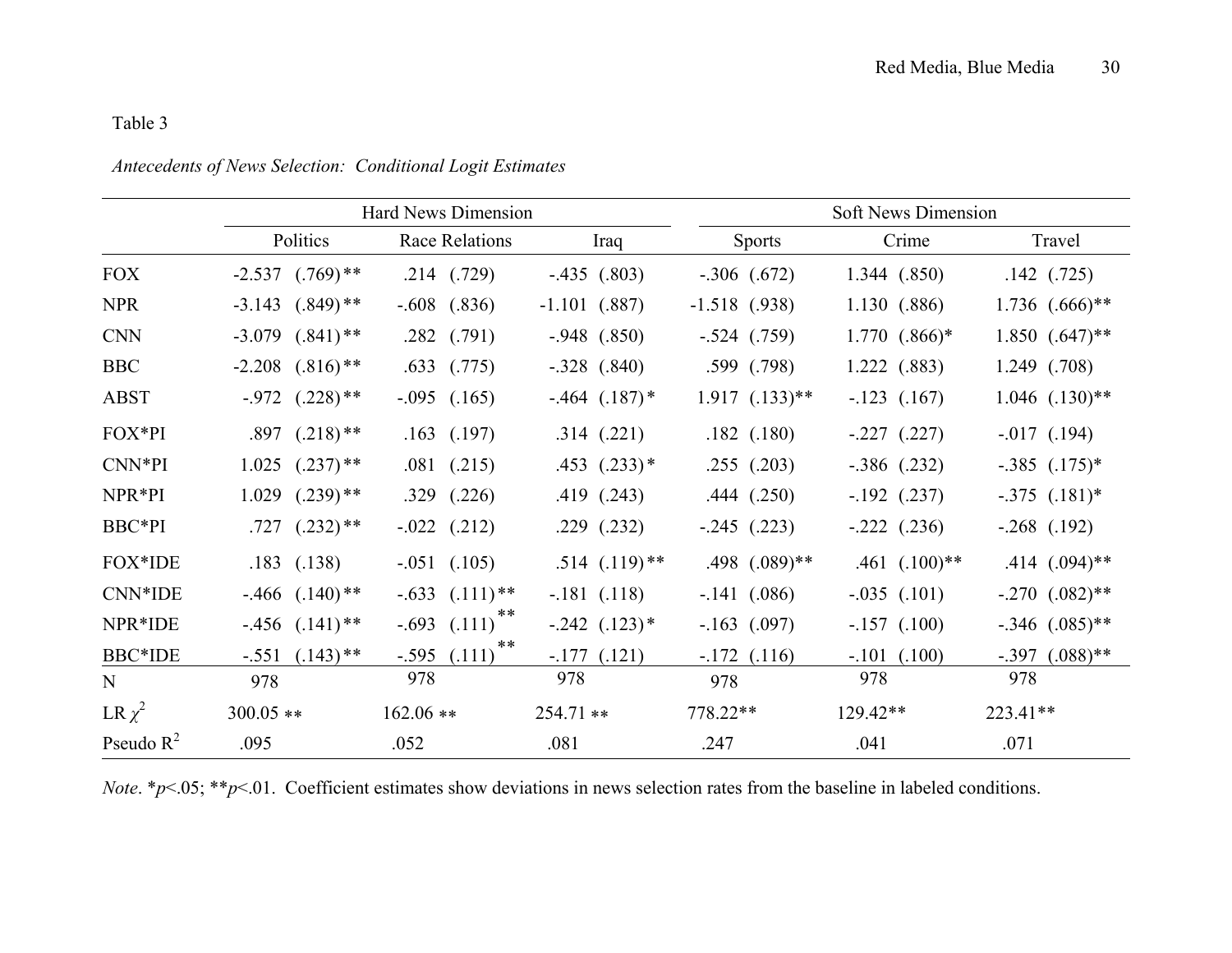### *Formal Tests of Polarization: Wald Test Statistics*

|                       | <b>Interactions with Political Interest</b> |                       |            |                                           |                       |            | Interactions with Ideology          |                       |            |
|-----------------------|---------------------------------------------|-----------------------|------------|-------------------------------------------|-----------------------|------------|-------------------------------------|-----------------------|------------|
|                       | Null<br>Hypothesis                          | $\chi^2$ <sub>2</sub> | $p$ -value | Null <sup>a</sup><br>Hypothesis           | $\chi^2$ <sub>2</sub> | $p$ -value | Null <sup>b</sup><br>Hypothesis     | $\chi^2$ <sub>2</sub> | $p$ -value |
| <b>Hard News</b>      |                                             |                       |            |                                           |                       |            |                                     |                       |            |
| Politics              | $\beta_{NPR} = \beta_{BBC}$                 | 2.33                  | n.s.       | $\beta_{\text{FOX}} = \beta_{\text{NPR}}$ | 55.77                 | p<01       | $\beta_{NPR} = \beta_{BBC}$         | 1.12                  | n.s.       |
| <b>Race Relations</b> | $\beta_{NPR} = \beta_{BBC}$                 | 3.11                  | n.s.       | $\beta_{\text{FOX}} = \beta_{\text{BBC}}$ | 38.50                 | p<01       | $\beta_{NPR} = \beta_{BBC}$         | 1.20                  | n.s.       |
| Iraq                  | $\beta_{\rm CNN} = \beta_{\rm BBC}$         | 1.44                  | n.s.       | $\beta_{\text{FOX}} = \beta_{\text{BBC}}$ | 59.81                 | p<01       | $\beta_{NPR} = \beta_{BBC}$         | .48                   | n.s.       |
| <b>Soft News</b>      |                                             |                       |            |                                           |                       |            |                                     |                       |            |
| <b>Sports</b>         | $\beta_{NPR} = \beta_{BBC}$                 | 4.73                  | p<0.05     | $\beta_{\text{FOX}} = \beta_{\text{CNN}}$ | 31.88                 | p<01       | $\beta_{CNN} = \beta_{BBC}$         | .05                   | n.s.       |
| Crime                 | $\beta_{CNN} = \beta_{NPR}$                 | 1.07                  | n.s.       | $\beta_{\text{FOX}} = \beta_{\text{CNN}}$ | 32.41                 | p<01       | $\beta_{CNN} = \beta_{NPR}$         | 1.96                  | n.s.       |
| Travel                | $\beta_{\text{FOX}} = \beta_{\text{CNN}}$   | 3.06                  | n.s.       | $\beta_{\text{FOX}} = \beta_{\text{CNN}}$ | 41.89                 | p<01       | $\beta_{\rm CNN} = \beta_{\rm BBC}$ | 1.67                  | n.s.       |

*Note*. <sup>a</sup>Fox vs. A non-Fox organization with the most (least) positive (negative) coefficient estimates.

<sup>b</sup>The most (least) positive (negative) coefficient estimate vs. the second most (least) positive (negative) coefficient estimate among non-Fox channels.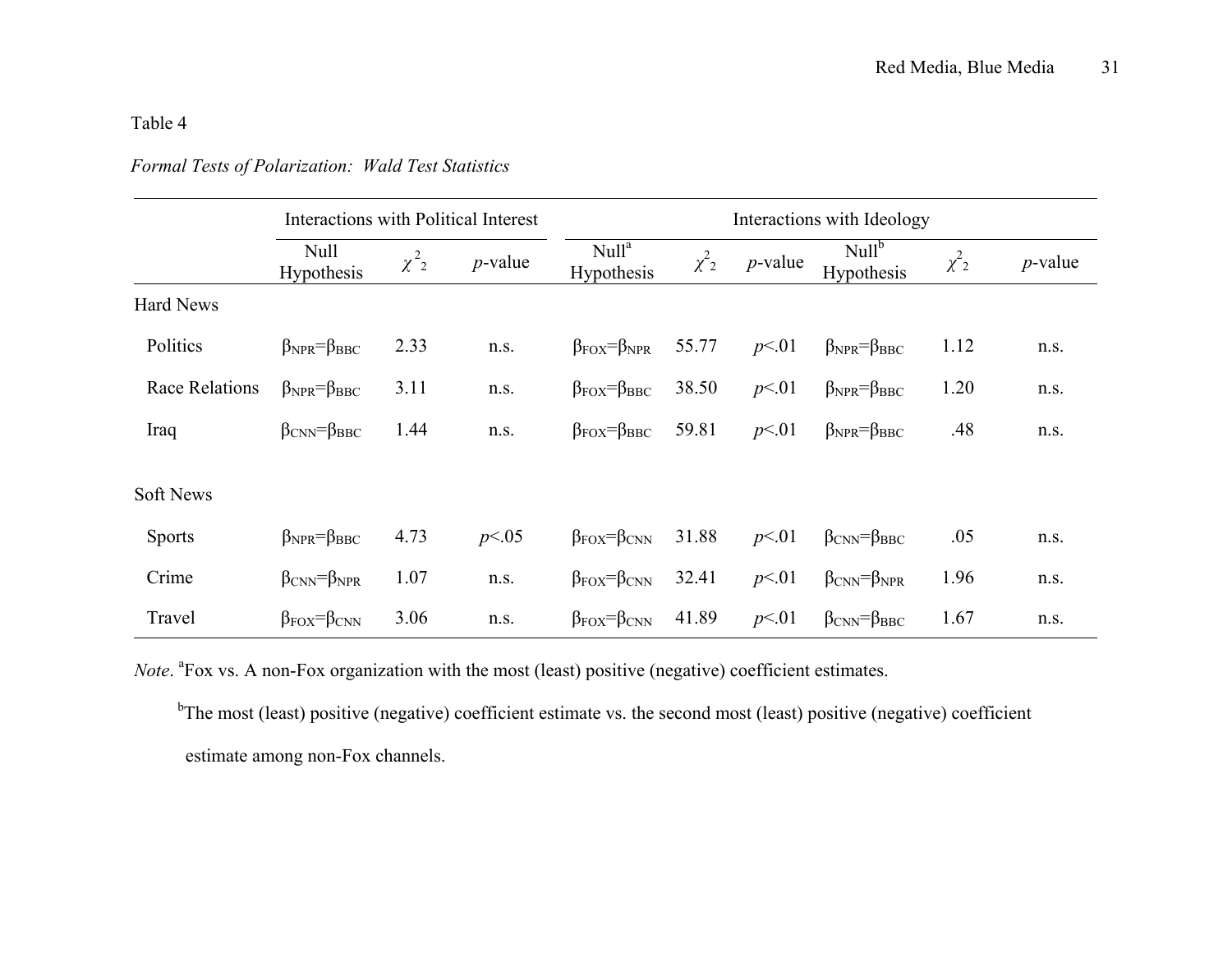*Polarization among the More Interested:* 

| Likelihood Ratio Tests |  |
|------------------------|--|
|                        |  |

|                       | LR $\chi^2$ <sub>4</sub> | $p$ -value |
|-----------------------|--------------------------|------------|
| <b>Hard News</b>      |                          |            |
| Politics              | 5.23                     | .265       |
| <b>Race Relations</b> | 10.31                    | .036       |
| Iraq                  | 11.96                    | .018       |
| <b>Soft News</b>      |                          |            |
| <b>Sports</b>         | .89                      | .926       |
| Crime                 | 4.18                     | .382       |
| Travel                | 5.42                     | .247       |

 *Note.* Test statistics concern the significance of the increase in the model's log-likelihood after including four three-way interaction terms between the channel, ideology, and political interest.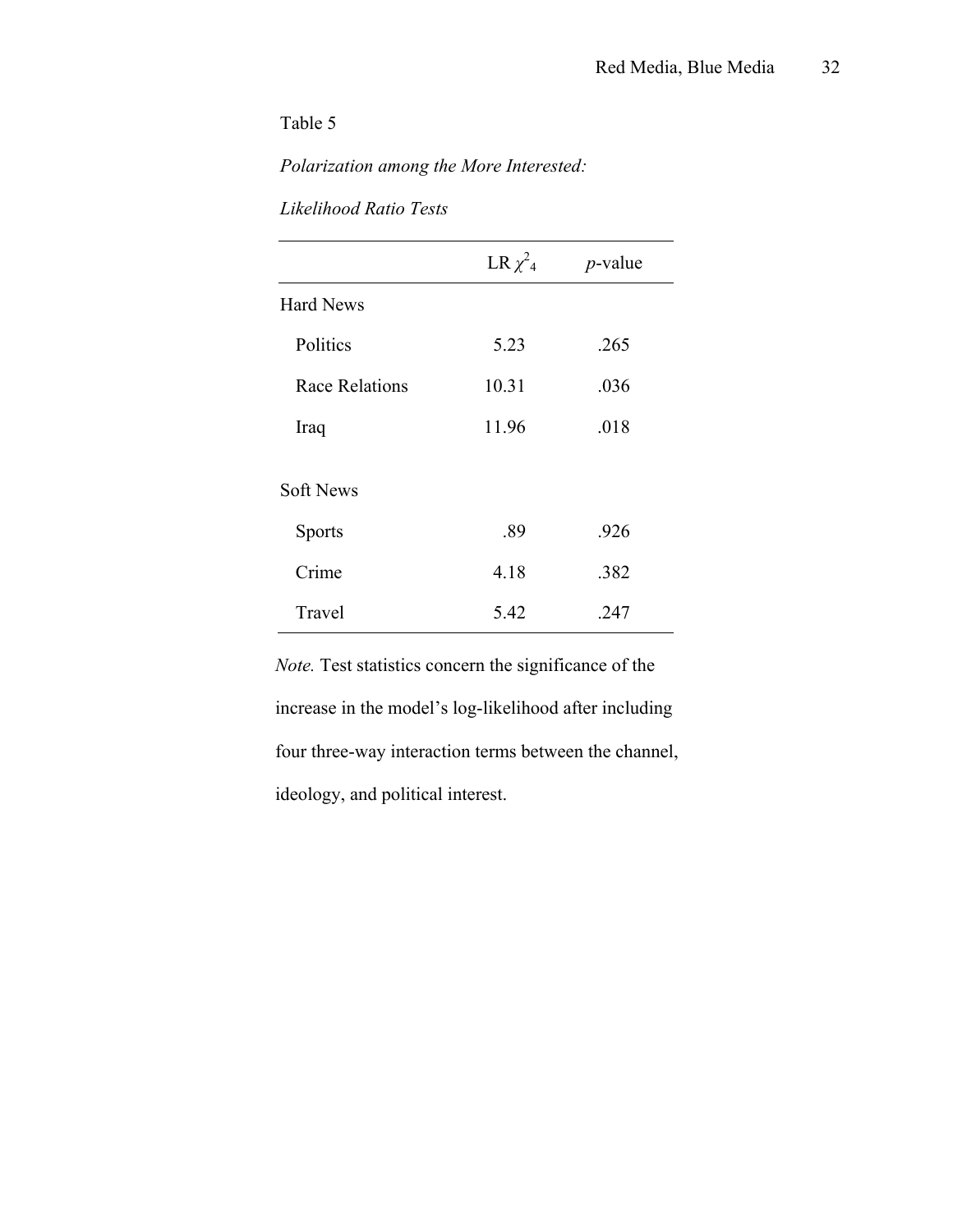# Figure Caption

*Figure 1*. Effects of Story Label on Story Selection.